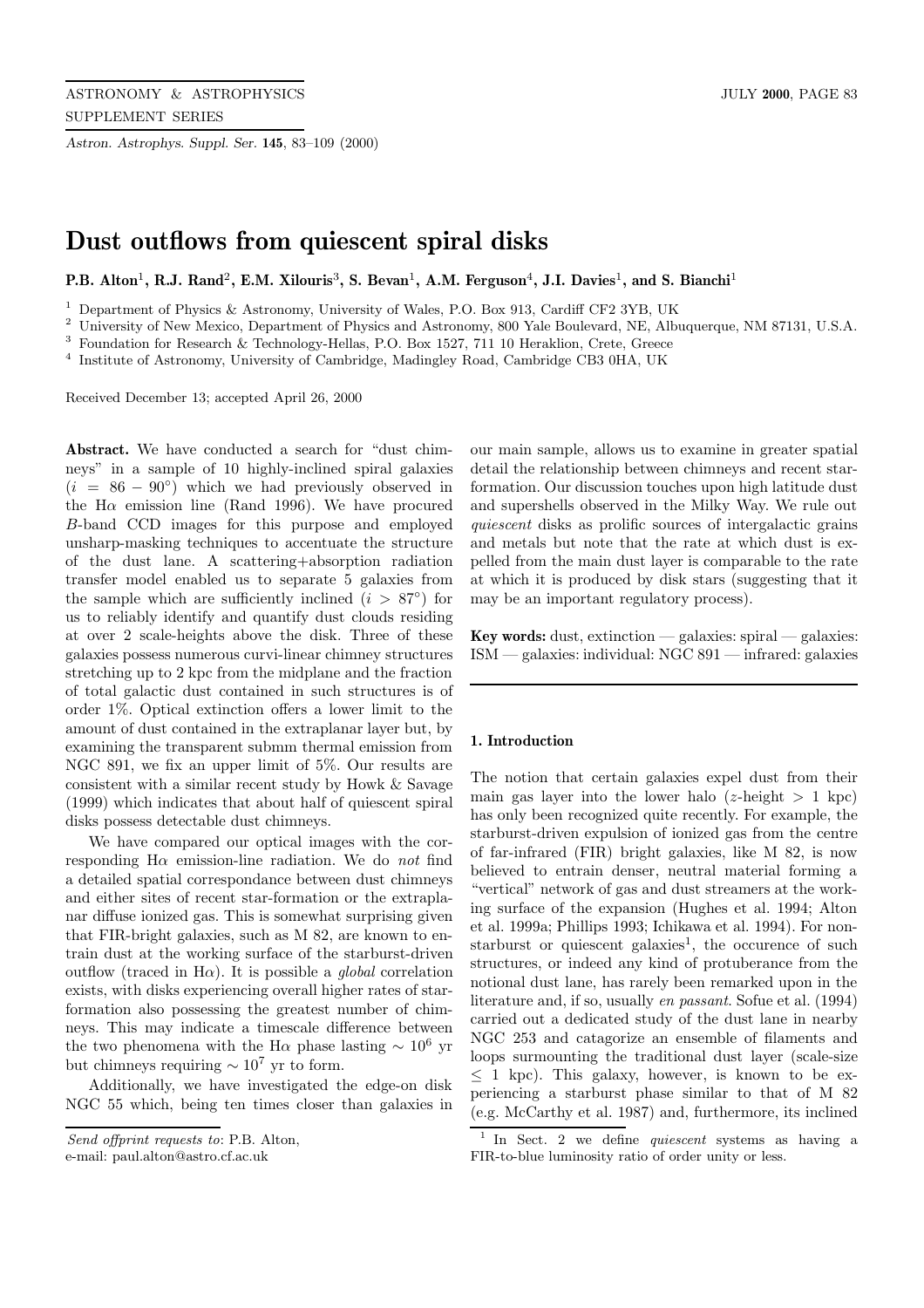aspect ( $i \approx 80°$ ) makes the actual height of such features above the stellar midplane uncertain<sup>2</sup>.

Keppel et al. (1991) noted an abundance of "dust chimneys" leaking out to heights of  $1 - 2$  kpc above the main absorption layer in NGC 891 (so-called "fishbone effect"). This nearby, perfectly edge-on disk has recently come under closer scrutiny by Howk & Savage (1997; HS97) who used optical images of sub-arcsecond resolution to isolate and describe the extraplanar material. In another approach, Alton et al. (1998a, 1999b) mapped the submillimeter (submm) thermal emission from the dark lane in NGC 891 in order to try and infer properties for the extraplanar dust structures (see also Israel et al. 1999). Whilst the submm observations remain difficult to interpret, the conclusion from the optical study was that high-latitude  $(z$ -height  $> 0.4$  kpc) dust features have a B-band opacity of 0.5 − 1 and comprise  $\sim$  1\% of the gas associated with the disk (assuming a ratio of gas-to-dust similar to the solar neighborhood).

Given that NGC 891 is known to have a reasonably active halo, with both neutral and ionized gas extending up to several kpc from the midplane (Dettmar 1990; Swaters et al. 1997; Rand et al 1990), it is not obvious whether dust chimneys are commonplace amongst disk galaxies. Indeed, we have shown (Rand 1996; hereafter R96) that NGC 891 possesses one of the brightest ionized gas extraplanar layers amongst nearby edge-on galaxies suggesting that the transfer of energy and mass between disk and halo is very pronounced in this case. Using the WIYN imager, Howk & Savage (1999; hereafter HS99) recently extended their optical observations to 7 edge-on systems, of which 5 were found to contain extraplanar dust. At the same time that the HS99 study was still in progress, we procured B-band images of the 10 galaxies which we had already observed in the  $H\alpha$  emission line (R96). The objective for both groups is to establish how commonplace dust chimneys are amongst spiral galaxies and to clarify how extraplanar dust might relate to recent star-formation in the disk below. The notion that dust chimneys may be connected with young stars stems from the observation, in starburst galaxies, that massive stars and supernovae collectively lift dust out of the main disk (an effect known as the "superwind"; Chevalier & Clegg 1985; Heckman et al. 1990).

There is significant overlap between the galaxies presented here and those investigated by HS99. Our sample is essentially fixed by those disks we had already imaged in  $H\alpha$  and, furthermore, there are perhaps only a dozen or so edge-on spirals which are sufficiently close to allow detailed study of extraplanar structures. Although HS99 preside over higher resolution optical images than ourselves we employ a radiative transfer model to separate more reliably the standard dust layer from putative extraplanar features (Sect. 3). This is important because if the object of interest is not perfectly edge-on like NGC 891, then signficant confusion arises between structure within the disk and features which truly extend out of the disk (indeed, for this reason, we reject from the final analysis some of the galaxies which HS99 label as manifesting extraplanar dust). After using unsharp-masking techniques to locate unequivocal extraplanar features we relate the occurence of such structures to  $H\alpha$  emission emanating from both the corresponding halo region and the disk below (Sect. 4.3). For a number of reasons, tracing extraplanar dust by extinction alone is likely to give a lower estimate to the amount of material existing outside the main dust/gas layer. Consequently, we analyse the vertical distribution of submm emission detected in NGC 891 (at the transparent wavelengths of 450 and 850  $\mu$ m) in order to constrain the maximum amount of extraplanar material that may be present (Sect. 5.1).

An important corollary of this work is the rate of mass loss from quiescent disks (Sect. 6.4) and whether this is likely to be a rich source of gas and dust for the intergalactic medium (IGM). Numerically, quiescent spirals constitute one of the primary galaxy types both in the field and in rich clusters (Dressler 1980). Potentially, therefore, any seepage from the main stellar disk may contaminate the medium between galaxies with both metals and lightabsorbing particulates (Wiebe et al. 1999). The latter, when dispersed over a large volume, are particularly effective at both blocking and reddening light passing through the IGM (Heisler & Ostriker 1988; Masci & Webster 1999; Alton et al. 1999b). This effect would explain the preferential optical-reddening of radio quasars viewed through the IGM of nearby clusters (Webster et al. 1995; Fall & Pei 1993; Malhotra 1997) and could eventually be implicated in the relatively large scale-size (∼ 80 kpc) inferred for QSO absorption-line systems (Lanzetta et al. 1987). At the very least, even if dust chimneys do not possess sufficient kinetic energy to liberate grains completely from the host disk, they are still likely to play an important role in the circulation of metal-rich, dusty gas around the ISM. This mixing dynamo would constitute a key process in the chemical evolution and star-formation history of galactic disks (Edmunds 1996).

## **2. Object selection and observations**

Our galaxy sample is comprised of 9 edge-on spirals for which we already possess deep images in the  $H\alpha$  emissionline ( $\lambda = 6563$  Å). These galaxies were originally selected on the basis of their appearing nearby (apparent diameter  $5 - 10'$  and having inclinations within a few degrees of edge-on (R96). We added to this NGC 891 which has been extensively studied by one of us (Rand 1998; Rand et al. 1990) and, as already indicated, represents the archetypal or prototypal "chimney galaxy". It is important to

<sup>&</sup>lt;sup>2</sup> Throughout this paper we adopt  $i = 90°$  for a perfectly edge-on galaxy.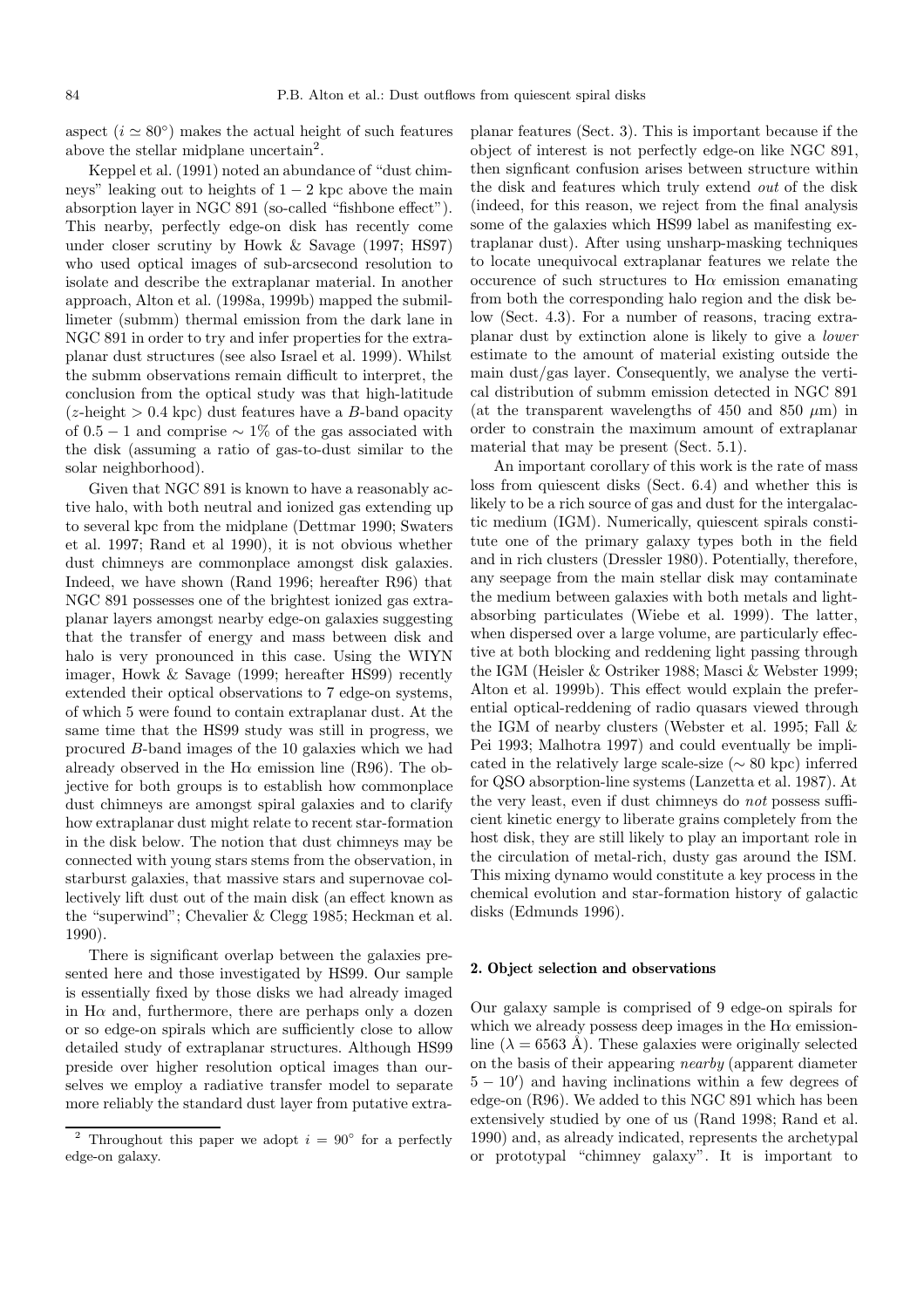emphasize that our main sample has not been chosen on the basis of either high emission-line brightness or enhanced far-infrared (FIR) luminosity. It is expected then to preclude any bias towards active or starburst galaxies, making our results far-reaching in the sense that they will apply to typical spiral disks. We use both the FIR luminosity and the ratio of FIR-to-blue luminosities to check the level of recent star-formation in our sample. Both quantities are known to assume high values in systems displaying starburst activity (Heckman et al. 1990; Soifer et al. 1997; Alton et al. 1998b). High Resolution IRAS maps (HiRes) at 60 and 100  $\mu$ m were obtained on request from the Infrared Processing and Analysis Center at Caltech (IPAC). These data, in conjunction with optical photometry from the RC3 (de Vaucouleurs et al. 1991), allowed us to infer mean values of 4.6  $10^9$   $L_{\odot}$  and 1.1 for the FIR luminosity and  $L_{\rm FIR}$ -to- $L_B$ ratio respectively (Table 1). These quantities correspond much better to the properties of nearby, optically-selected IRAS galaxies (5  $10^9$   $L_{\odot}$  and 0.6 respectively) rather than to starburst disks (5 10<sup>10</sup> and  $\sim$  10 respectively), and confirms that our sample consists chiefly of quiescent rather than starburst galaxy types (Soifer et al. 1987; Heckman et al. 1990). We can be less sure that NGC 891 complies with the original selection criteria. It is indeed one of the nearest examples of a large edge-on disk but an extensive history of observation indicates that it possesses a fairly active halo which is probably fed by a disk harbouring fairly vigorous star-formation. The FIR properties of NGC 891 indicate somewhat enhanced levels of recent star-formation over "normal" disks but Table 1 shows that this galaxy is much better classified as a quiescent rather than a starburst system.

In order to carry out a rigorous search for extraplanar extinction features we required deep, optical images for our sample. For a few of the galaxies in Table 1 (NGC 891, NGC 4013, NGC 5907), we were already in possession of deep  $B, V$  and  $R$  images taken with the 1.3-m telescope at Skinakas Observatory, Greece (Xilouris et al. 1999). For the remainder, we carried out B-band imaging at the Kitt Peak 0.6-m telescope during April 1998 but bad weather prevented us from obtained images with sufficient signal. To complete coverage of the sample we accessed data from the Isaac Newton Group (ING) archive at Cambridge. Table 2 summarizes the sources and important properties of the B-band data. Since our sample was not observed under constant seeing conditions using an identical instrumental set-up we will examine, at a later stage, the effect that varied observing conditions might have on our sensitivity to extraplanar dust.

The archive data were reduced in the standard manner using the STARLINK software package CCDPACK to perform debiasing, flatfielding and sky subtraction etc. We also removed the effects of cosmic rays by aligning and median stacking multiple exposures of the same object. It was not necessary to photometrically calibrate any of the images. Neither the recognition of dust chimneys nor the calculation of optical depth for such features relies on the absolute brightness of the galaxy but solely on the relative difference in brightness between attenuated regions and adjacent, unextinguished regions.

## **3. Image processing**

In order to classify features as "extraplanar" (i.e. as existing outside the standard absorption lane) it is necessary to define the height and inclination of the stellar and dust layers within each of our objects. To this end, we used the radiation transfer model of Xilouris et al. (1997, 1998, 1999) to fit the observed  $B$ -band surface photometry with a model galaxy consisting of an exponential stellar disk, a  $R^{\frac{1}{4}}$  bulge and an exponential dust distribution. This model carries out a pixel-to-pixel comparison between the real and simulated object in order to fit scale-heights (z-direction) and scale-lengths (radial direction) to both the stellar and dust disks and to determine the optical depth through the centre of the galaxy (as seen face-on). Consistent with an environment where stars and dust are mixed, the simulation takes account of photon scattering, through the Henyey-Greenstein phase function (Henyey & Greenstein 1941; Bohren & Huffman 1983), as well as radiation absorption. Our confidence in the Xilouris model is significantly boosted by the fact that, in the past, the output parameters from this technique have been highly consistent across several optical and NIR wavebands. Thus in NGC 891, for example, the radial scale-length for the grain distribution has been calculated to be 8.1 kpc in the V -band whilst an independent determination in other filters  $(K, J, I, B)$  strays by only 5 − 10% from this value (Xilouris 1998). The opacity derived from the Xilouris model, which is determined independently at each wavelength, is also remarkably consistent with a Galactic extinction law for all 7 edge-on disks previously analysed (Xilouris et al. 1999). Table 3 shows the properties we derive for each of the galaxies appearing in the sample. For NGC 5023 and UGC 4278 the irregular, clumpy appearance of the disk meant that we could not parameterize the dust layer satisfactorily with an exponential model. In these cases, we will assume that the grains are distributed with a scale-height  $0.51\times$  that of the stars, and a scale-length  $1.2\times$  that of the stars (in line with the mean properties of the other galaxies in Table 3). The surface photometry of NGC 4762 is completely smooth suggesting that this SO galaxy contains no absorption layer whatsoever. Therefore, no dust parameters are listed for this object.

A difficulty that we have encountered early on in the analysis is that, for objects within the sample that are not perfectly edge-on, there may exist line-of-sight confusion between structure within the plane and features that genuinely extend "vertically" out of the plane. Consequently,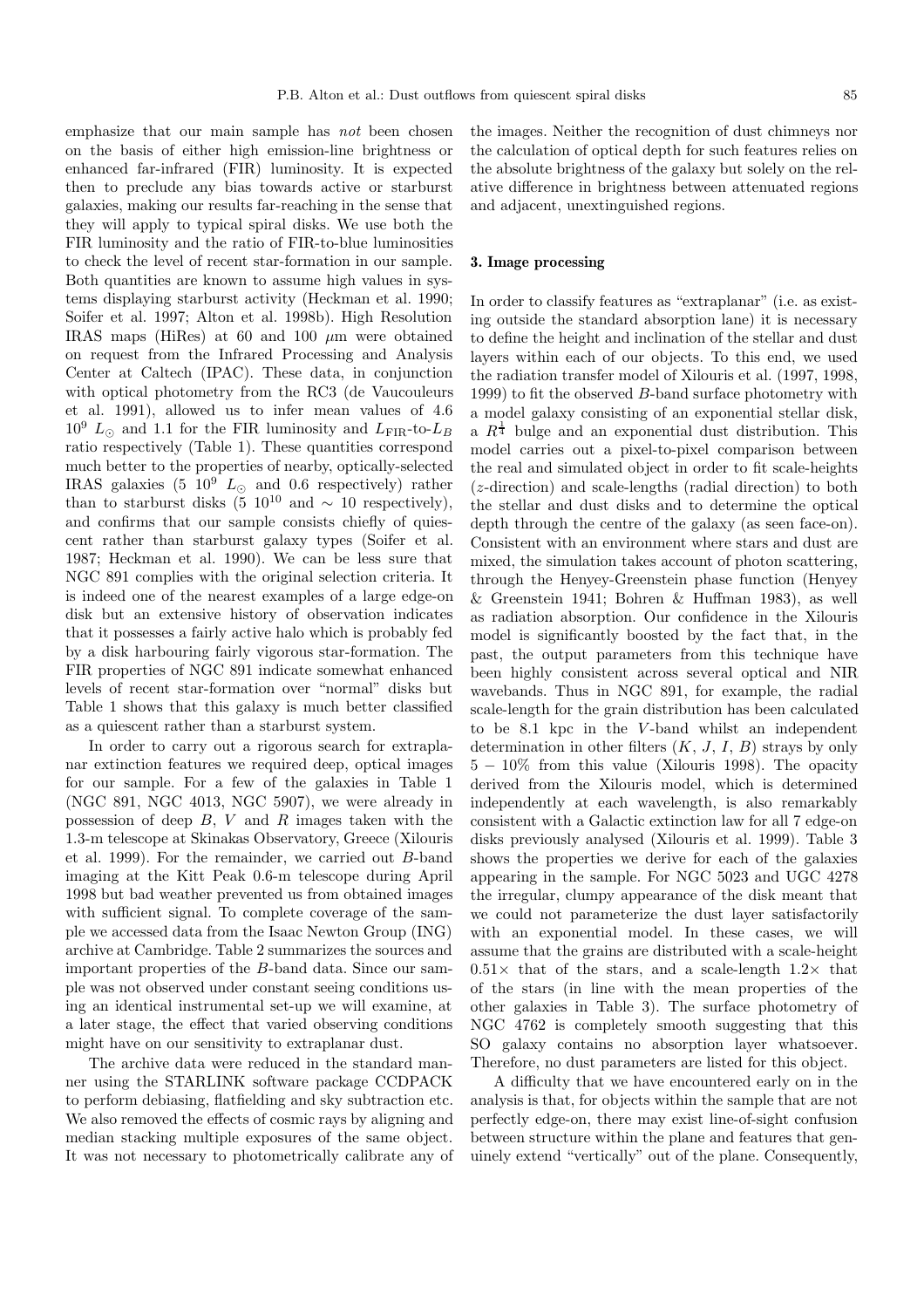**Table 1.** Basic properties of the galaxy sample. The object position, spiral type and distance are taken from Rand (1996). The blue magnitude,  $B_{\text{corr}}$ , is extracted from the RC3 and is corrected for Milky Way extinction only (i.e. no account of internal extinction has been taken).  $L_{\text{FIR}}$  is the far-infrared luminosity obtained from integrating 60 and 100  $\mu$ m flux densities in the HiRes IRAS data. The FIR-to-blue luminosity ratio follows the conventional definition of Rice et al. (1988)

| Galaxy          | Other Designation | Type       | R.A.<br>(J2000) | Dec.<br>(J2000) | D<br>(Mpc) | $B_{\rm corr}$<br>(mag) | $L_{\rm FIR}$<br>$(10^{10} L_{\odot})$ | $\frac{L_{\rm FIR}}{L_{\rm B}}$ |
|-----------------|-------------------|------------|-----------------|-----------------|------------|-------------------------|----------------------------------------|---------------------------------|
| NGC 891         | UGC 01831         | Sb         | 02 22 33.0      | $+422056$       | 9.5        | 10.5                    | 1.4                                    | 3.2                             |
| <b>UGC 4278</b> | IC 2233           | Sd         | 08 13 58.8      | $+45$ 44 36     | 10.6       | 12.9                    | 0.014                                  | 0.23                            |
| NGC 4013        | UGC 06963         | <b>Sbc</b> | 11 58 31.1      | $+43,56,50$     | 17.0       | 12.2                    | 0.47                                   | 1.6                             |
| NGC 4217        | UGC 07282         | Sb         | 12 15 50.7      | $+470537$       | 17.0       | 12.0                    | 0.80                                   | 2.4                             |
| NGC 4302        | UGC 07418         | Sc         | 12 21 42.3      | $+143552$       | 16.8       | 12.4                    | 0.22                                   | 0.93                            |
| NGC 4762        | UGC 08016         | SO         | 12 52 56.3      | $+11$ 13 48     | 16.8       | 11.1                    | < 0.025                                | < 0.033                         |
| NGC 5023        | UGC 08286         | Scd        | 13 12 12.0      | $+440220$       | 6          | 12.9                    | 0.0049                                 | 0.25                            |
| NGC 5746        | UGC 09499         | Sb         | 14 44 56.4      | $+01\;57\;16$   | 29.4       | 11.2                    | 0.66                                   | 0.29                            |
| NGC 5907        | UGC 09801         | Sc         | 15 15 54.0      | $+56$ 19 45     | 14.9       | 11.1                    | 0.76                                   | 1.25                            |
| UGC 10288       |                   | Sc         | 16 14 25.0      | $-00$ 12 25     | 31.5       | 13.8                    | 0.26                                   | 1.13                            |
|                 |                   |            |                 |                 |            |                         |                                        |                                 |

**Table 2.** B-band observations for the galaxy sample

| Galaxy           | Telescope           | Observing date | Exposure<br>(min) | Seeing FWHM<br>$(\text{arcsec})$ |
|------------------|---------------------|----------------|-------------------|----------------------------------|
| NGC 891          | Skinakas 1.3 m      | October 1996   | 80                | 1.4                              |
| <b>UGC 4278</b>  | INT $2.5 \text{ m}$ | December 1995  | 10                | 2.5                              |
| NGC 4013         | Skinakas 1.3 m      | June 1995.     | 140               | 1.2                              |
| NGC 4217         | JKT 1.0 m           | April 1999     | 90                | 1.2                              |
| NGC 4302         | INT $2.5 \text{ m}$ | April 1991     | 17                | 1.3                              |
| NGC 4762         | JKT 1.0 m           | March 1994     | 90                | 1.6                              |
| NGC 5023         | JKT 1.0 m           | April 1993     | 60                | 2.0                              |
| NGC 5746         | INT $2.5 \text{ m}$ | June 1990      | 8.3               | 1.8                              |
| NGC 5907         | Skinakas 1.3 m      | May 1997       | 30                | 1.8                              |
| <b>UGC 10288</b> | JKT 1.0 m           | April 1999     | 90                | $1.2\,$                          |
|                  |                     |                |                   |                                  |

we dismissed from the final sample objects with inclinations  $i \leq 87^\circ$ . This rather stringent condition arose from the fact that a disk inclined at 87° to the lineof-sight will project vertically  $h_D \times \cos(87°)$  onto the plane of the sky  $(h<sub>D</sub>$  being the dust scale-length). This is then comparable to the grain scale-height,  $z_D$ , indicating that confusion is likely to arise. The  $i \leq 87^\circ$  criterion reduces our sample to only half its original size (now NGC 891, NGC 4013, NGC 4302, NGC 4762 and UGC 4278 remain). The reduction in sample size is unfortunate but it is important to be certain that the "vertical" extinction features that we subsequently identify truly reside outside the notional dust lane.

In the past, authors have been less stringent in discriminating between features termed "extraplanar" and the main absorption lane. The description of "vertical filaments and loops" in NGC 253, for example, is based on a disk that is inclined by 30◦ to the line-of-sight (Sofue et al. 1994). HS97 do not appear to state a criterion for separation of extraplanar dust from the central dark lane in NGC 891. For their larger sample (HS99) these authors use a generic height of 400 pc (projected) as the boundary

between high-lattitude dust and the main extinction layer. This is close to twice the average scale-height determined for our own sample based on radiation transfer (Table 3). However, the projected height of the main dust layer will vary from galaxy to galaxy depending on inclination and, in contrast to previous authors, we feel obliged to take account of line-of-sight effects (see below). Notably, 2 galaxies which HS99 label as manifesting extraplanar dust are rejected from our final edge-on sample because they are believed to be too inclined for reliable separation of projected in-plane structure from bonafide vertical structures (NGC 5907 and NGC 4217).

We use a projected z-height of  $2 \times l$  to discriminate extraplanar extinction from the main absorption layer, where:

$$
l = hD \cos(i) + zD.
$$
 (1)

Here, i is the inclination of the disk, whilst  $h_D$  and  $z_D$ are the dust scale-length and scale-height, respectively, as listed in Table 3. A height of  $2 \times l$  ensures that only structures extending to at least twice the scale-height of the main dust layer are recognized as extraplanar. The first term in Eq. (1) takes account of the fact that projection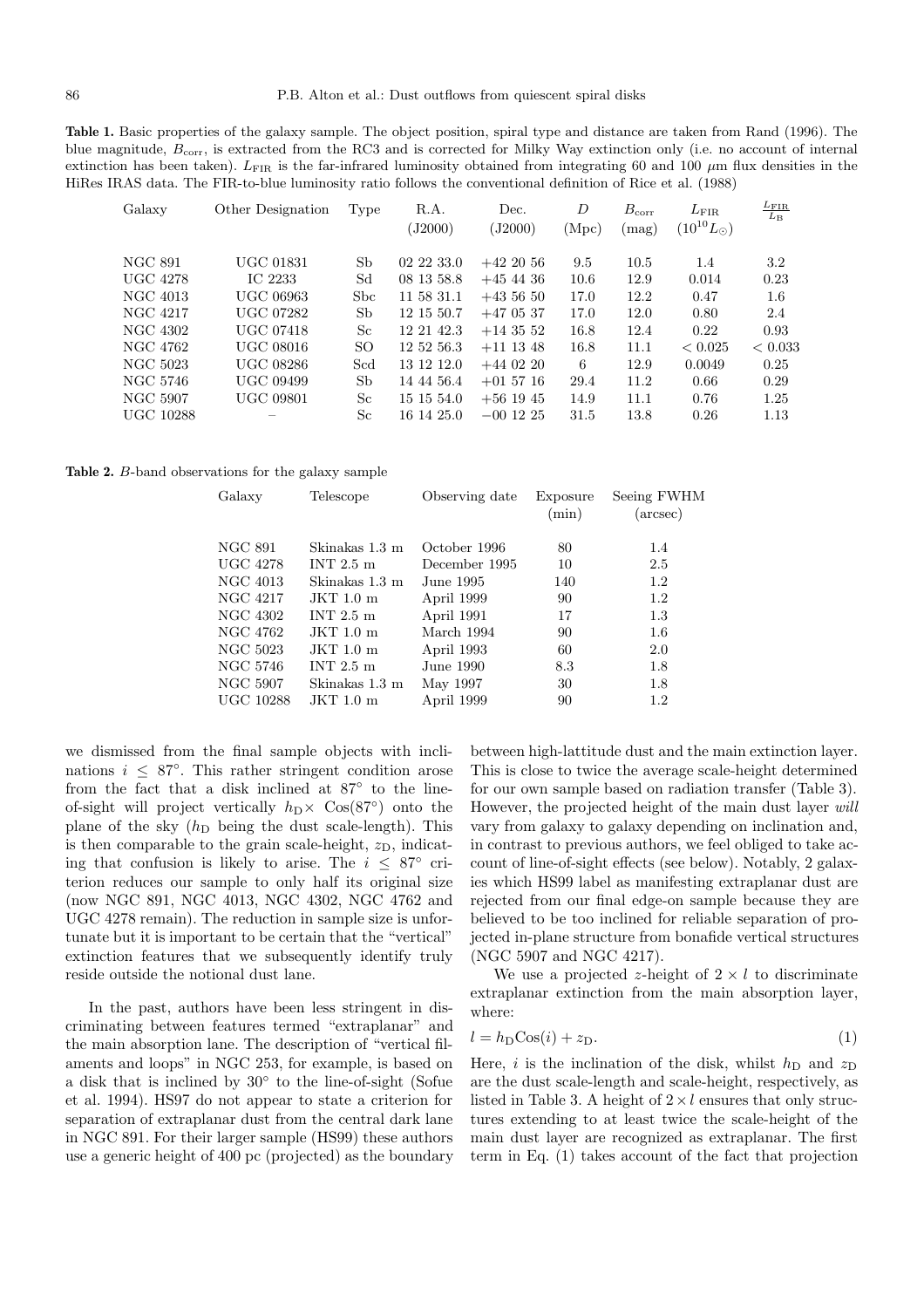

**Fig. 1.** B-band image (bottom) and an unsharp-mask B-band image (top) of the central part of NGC 891 shown to the same scale. Arrows indicate examples of dust features considered as extraplanar i.e. residing outside the main absorption layer. "A" and "B" refer to typical chimney-like structure extending away from the midplane, whereas "C" and "D" appear to be isolated dust clouds. It should be noted that all these annotated features are recognizable as regions of attenuation in the B-band image. A box has been overlayed in order to discriminate between extraplanar extinction and the conventional absorption layer (see text for details). The orientation adopted for both this figure and all subsequent unsharp-mask images (Figs. 2 to 6) is North at the top and East to the left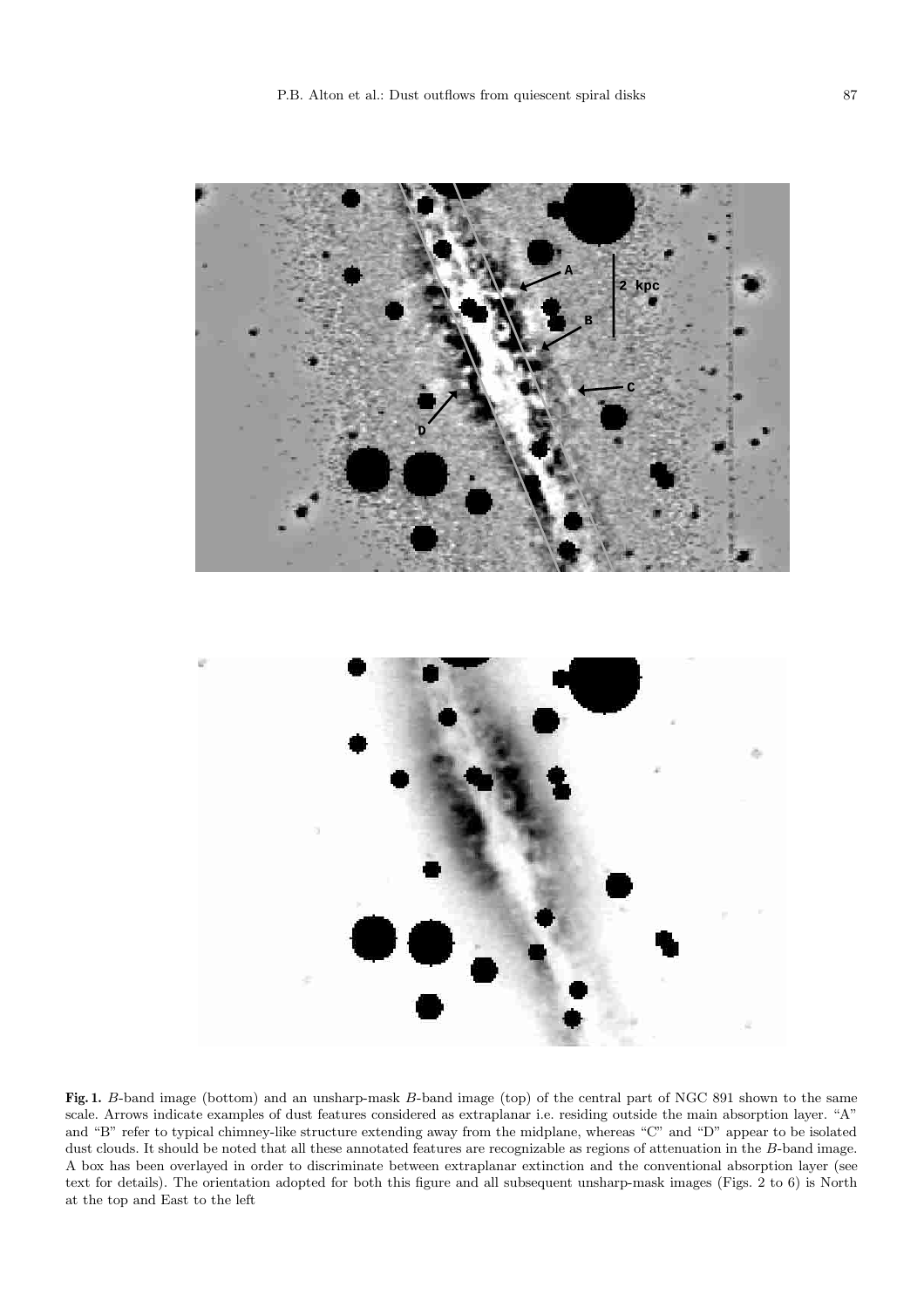

**Fig. 2.** Unsharp-mask B-band image of the whole of the NGC 891 disk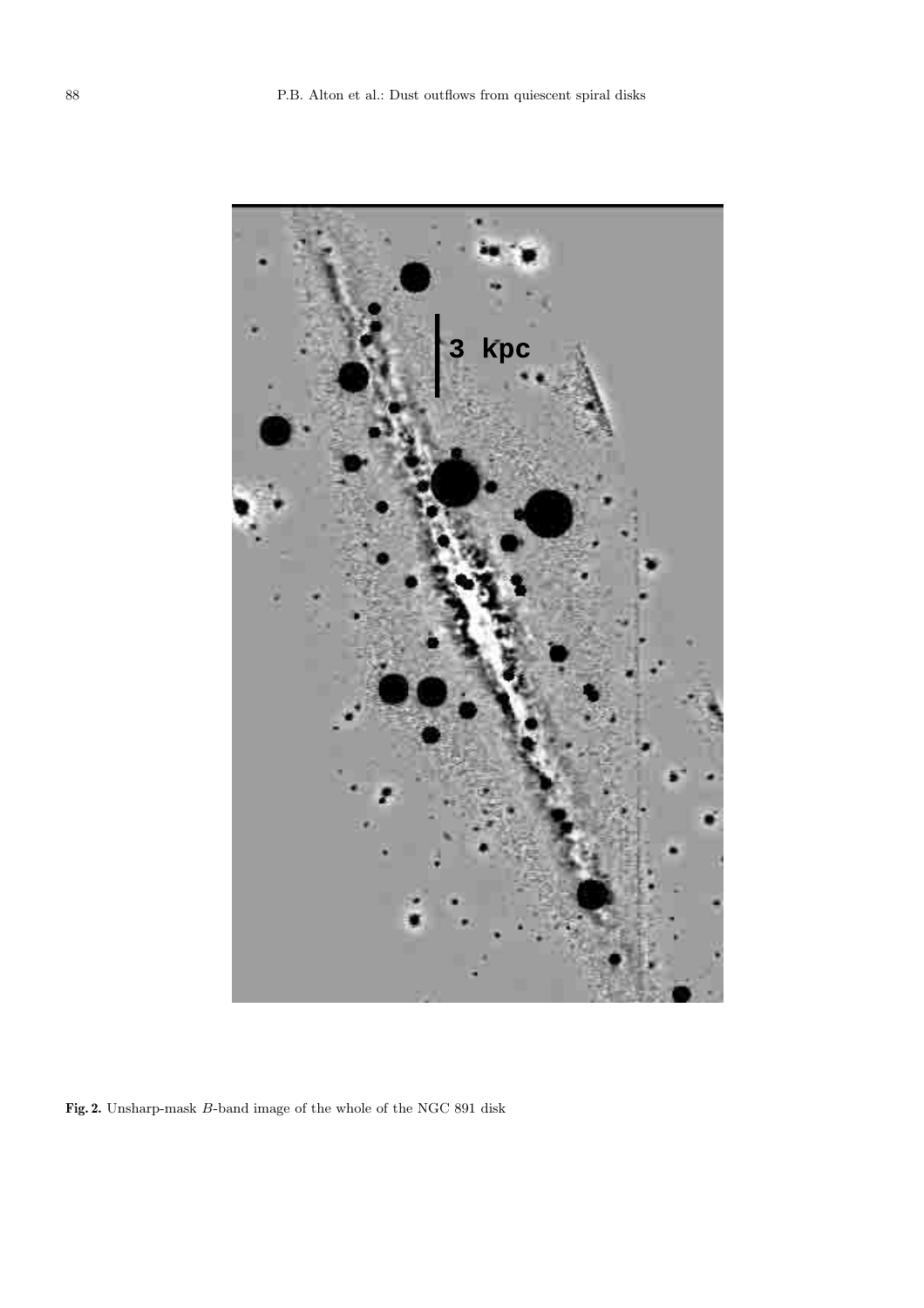**Table 3.** Parametrization of the stellar and absorption disks using radiation transfer modelling. The parameters  $z_d$  and  $z_s$ represent the exponential scale-heights of the dust and B-band stars respectively. Similarly,  $h_d$  and  $h_s$  denote the exponential scale-lengths of dust and stars, respectively, whilst  $i$  corresponds to the inclination inferred for the stellar/dust disk

| Galaxy           | i         | $z_d$ | $z_{\rm s}$   | $h_{\rm d}$ | $h_{\rm s}$ |
|------------------|-----------|-------|---------------|-------------|-------------|
|                  | $(\deg)$  | (kpc) | (kpc)         | (kpc)       | (kpc)       |
| NGC 891          | 89.8      | 0.31  | 0.43          | 8.0         | 5.7         |
| UGC 4278         | $87 - 90$ |       | $0.31 - 0.47$ |             | 3.3         |
| NGC 4013         | 89.9      | 0.13  | 0.19          | 2.6         | 2.6         |
| <b>NGC 4217</b>  | 85.5      | 0.19  | 0.34          | 4.5         | 3.2         |
| NGC 4302         | 90.0      | 0.23  | 0.49          | 9.2         | 14          |
| NGC 4762         | 90.0      |       | 0.43          |             | 4.5         |
| NGC 5023         | 87.0      | -     | 0.17          |             | 2.3         |
| NGC 5746         | 86.2      | 0.20  | 0.55          | 7.3         | 5.5         |
| NGC 5907         | 87.0      | 0.13  | 0.34          | 5.3         | 5.0         |
| <b>UGC 10288</b> | 87.0      | 0.09  | 0.21          | 5.4         | 3.4         |
|                  |           |       |               |             |             |

effects will contribute to the apparent height of the main dust lane if the disk is not seen perfectly edge-on.

#### 3.1. Unsharp-masking

We adopt an unsharp-masking technique similar to that of previous authors (Sofue et al. 1994; HS99) in locating extraplanar dust features. The B-band image is smoothed with a Gaussian function and then the original B-band image subtracted from this smoothed version. This accentuates inhomogeneities in the surface photometry such as those caused by dust filaments. Additionally, we experimented with various rectangular median filters with dimensions longer along the in-plane direction (i.e. parallel to the major axis) than the vertical direction. In principle, the unsharp-mask image produced in this way is less susceptible to sharp gradients or cusps in the original surface photometry. However, we did not experience a significant increase in the number of extraplanar dust features that could be detected by this technique. After various trials, we settled on a Gaussian smoothing kernel of 0.5 kpc FWHM which was found to accentuate the chimney structures in an optimal fashion. This represents a compromise scale-length for absorption features which are generally long perpendicular to the disk  $(1 - 2 \text{ kpc})$  but short *parallel* to the disk  $\langle$   $\langle$  0.1 kpc). Before subjected our images to unsharpmasking we masked out the brightest HII regions within the disk and nay foreground stars projected close to the disk. It is important to point out that the unsharp-mask only served to assist in locating features which could subsequently be recognized as areas of extinction in the original B-band image.

Figures 1 to 6 show unsharp-mask images for the 5 galaxies in final sample  $(i > 87°)$ . In Fig. 1 (NGC 891), we highlight various features in the unsharp-mask image

**Fig. 3.** Unsharp-mask image of UGC 4278 in a blue filter

corresponding to both chimney-like features and isolated high-latitude dust clouds. A rectangular box, of width  $4 \times l$ , has been superimposed on this figure to show how we have discriminated between "extraplanar" extinction and the main absorption layer (Eq. 1). Absorption features found to stretch from the midplane to regions outside the box were considered as extraplanar, so were isolated dust clouds found at least 2l away from the midplane.

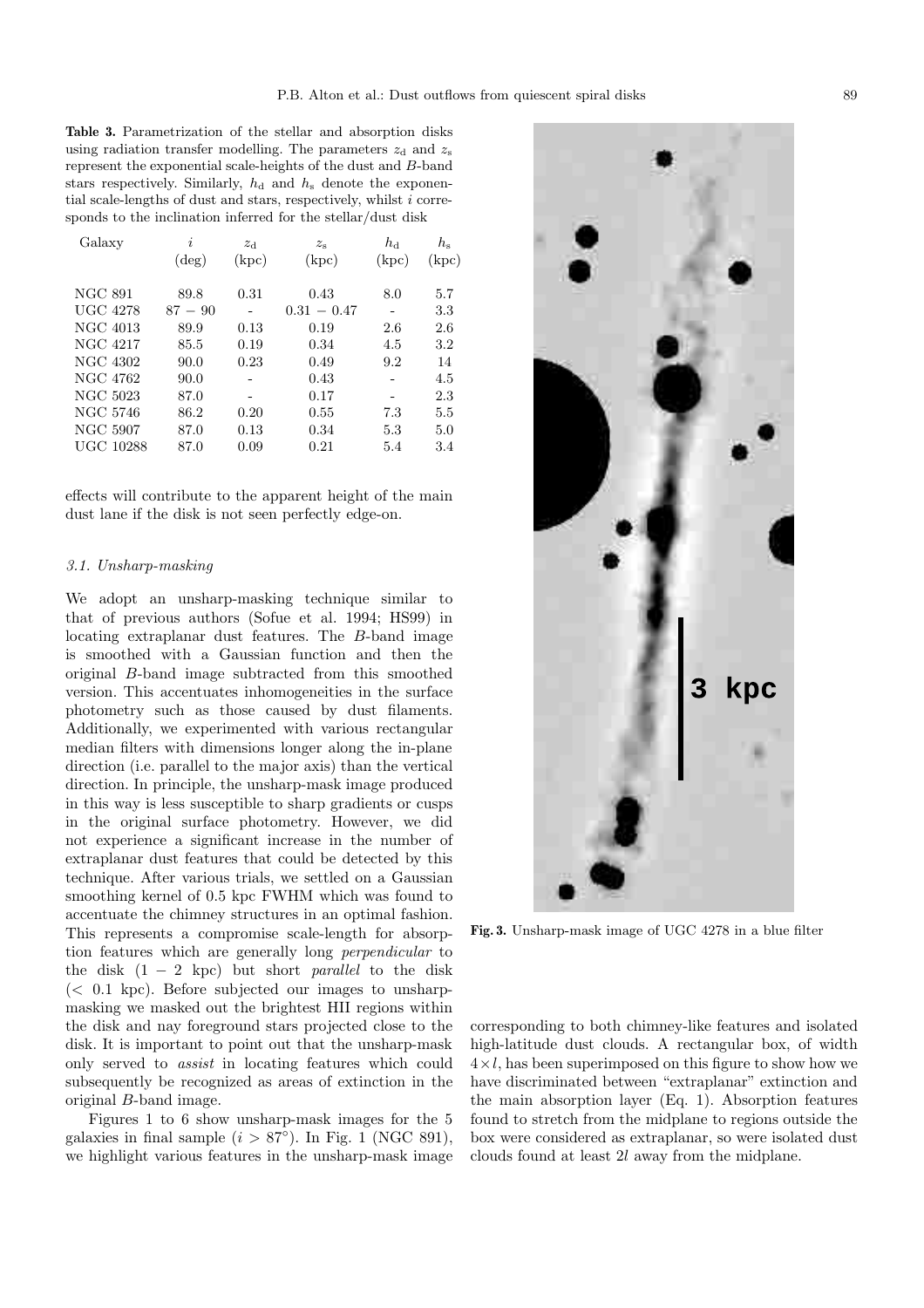

**Fig. 4.** Unsharp-mask image of NGC 4013 in a blue filter

## 3.2. Derivation of opacity

The opacity of the extraplanar structures was derived in the following way. The relevant features were masked out of the original B-band image and then the surrounding pixels used to interpolate the surface brightness over the masked region. By dividing the original surface photometry by the interpolated values it was possible to infer the fraction of light lost due to attenuation by dust. In this way, we derived an opacity  $\tau_B$  for each of the extraplanar structures. When computing  $\tau_B$  we integrated the photometry along the whole feature, from one scale-height above the midplane to its maximum height over the disk. When deriving the corresponding dust mass we also used this range in z-height.

For a large number of reasons we expect to underestimate the amount of dust in the extraplanar layer. We are probably only sensitive to vertical features on the nearside of the disk and, in our selection of features, we are undoubtedly biased towards dust clouds seen against the luminous backdrop of the bulge. Our unsharp-masking technique is probably completely insensitive to any widely-distributed, diffuse dust that might exist in the lower halo (Davies et al. 1997), requiring as it does strongly-delineated absorption structures that contrast with the unextinguished stellar emissivity. Since we have used a simple, foreground screen approximation to infer  $\tau_B$ , the optical depth we derive for individual features will be severely underestimated. We have attempted to

correct for this problem, to first order, by assuming that filaments viewed along lines of sight towards the galaxy centre are in fact situated at radii such that  $\frac{1}{4}$  of the stellar light is emitted in front of the feature and passes to the observer without attenuation by the high-lattitude dust. Thus, in this case, we derive a corrected value of  $\tau_B$ given by:

$$
\frac{I}{I_0} = 0.25 + 0.75e^{(-\tau_B)}
$$
\n(2)

where  $I$  and  $I_0$  are the observed attenuated and unextinguished light intensities respectively. This correction is roughly consistent with the inference made by HS97, that the reddening exhibited by chimneys viewed towards the centre of NGC 891 is consistent with  $0.25 \pm 0.21$  (s.d.) of the light emerging unattenuated. In contrast to Eq. (2), filaments identified at the maximum radius along the major axis are more likely to be situated half-way along the line-of-sight (due to reduced optical depth at the optical edge) and we modify Eq. (2) such that half the stellar light passes through the absorption feature. For intermediate locations along the major axis,  $\tau_B$  is calculated assuming a linearly-interpolated value between 0.25 and 0.5 for the fraction of light emerging unattenuated. By taking some account of the true star-dust geometry, in this way, we increase the typical value derived for  $\tau_B$  by ~60% over the simple screen model. We emphasize that no account has been taken of scattering in this process, nor of dust-clumping in the high-z feature. Both of these would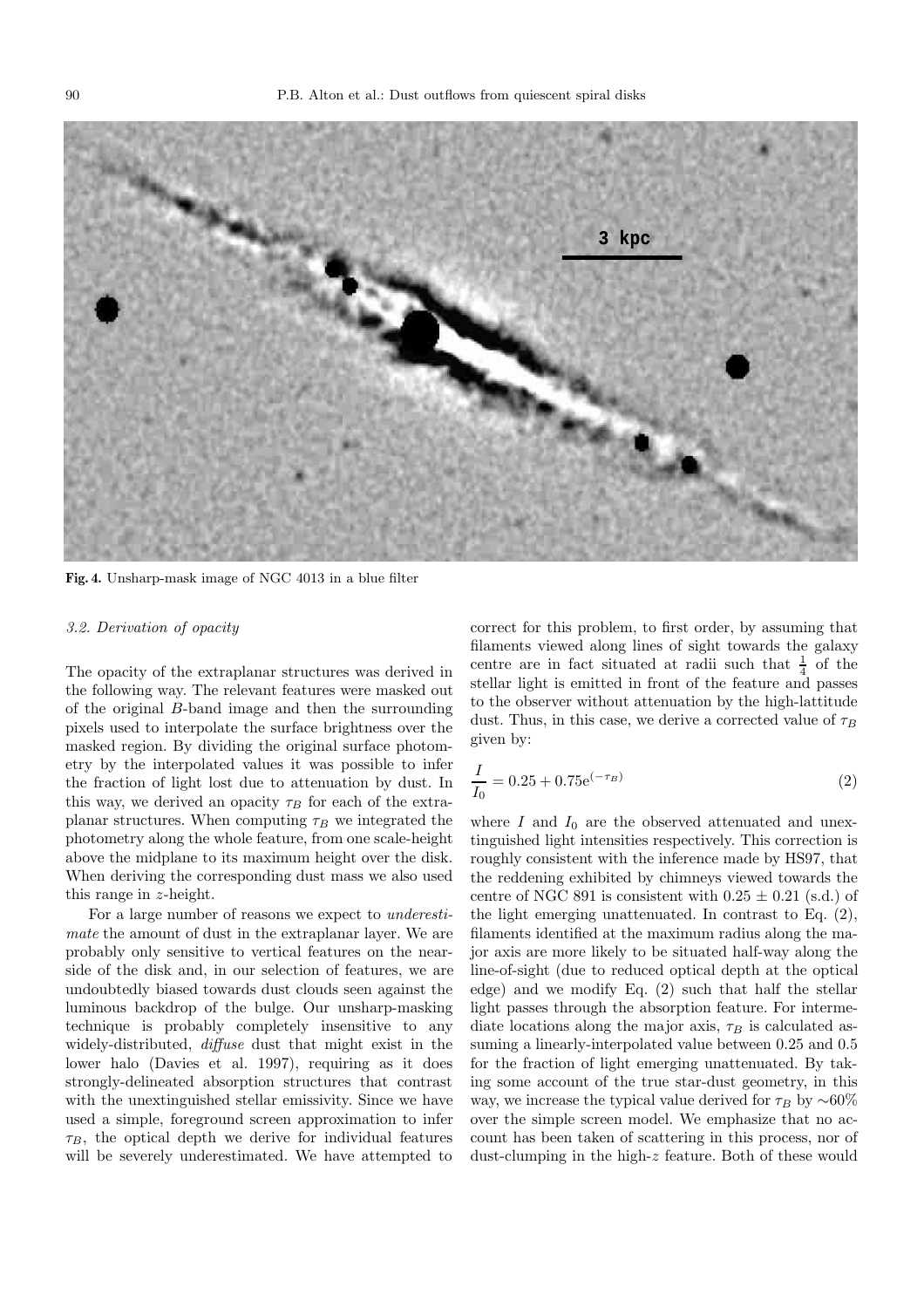

**Fig. 5.** Unsharp-mask image of NGC 4302 in a blue filter

require first-order, upward corrections to  $\tau_B$  (Witt et al. 1999; Bianchi et al. 1996).

For the  $1 - 2^{\prime\prime}$  seeing conditions characterizing the B-band images of our sample (Table 2), we expect the point spread function (PSF) to severely "smear out" the chimney features. For example, HS97 estimate from HST images of NGC 891 that the width of many of these structures is only  $\sim$  30 pc parallel to the disk (equivalent to  $0.7$ "). A consequence of this is that we shall severely underestimate the true value of  $\tau_B$  (although we expect to recover the total dust mass present by integrating  $\tau_B$ over the whole of the dust feature). Indeed, a comparison between chimneys classified by HS97 in their Table 3 (under seeing conditions of  $0.6$ ) with the same structures identified in our own data, shows that we underestimate  $\tau_B$  by a factor of at least 5. In contrast, the masses we derive for these selected features agree to within 15% with the HS97 values.

# **4. Results**

#### 4.1. Prevalence of dust chimneys

Our primary objectives in this investigation are to ascertain whether dust chimneys are commonplace within quiescent galaxies and how, if at all, they might relate to recent star-formation within the disk. We begin by addressing the first of these issues.

Unfortunately, there are only 5 galaxies, out of the original sample, which are orientated sufficiently close to edge-on  $(i > 87°)$  to carry out an unambiguous search for extraplanar structures. This subset is too small to result in any unequivocal statements about the overall occurence of dust chimneys. Of the 5 galaxies depicted in Figs. 1 to 6, 3 harbour very chaotic dust lanes (NGC 891, NGC 4013, NGC 4302) with numerous curvilinear structures extending up to 2 kpc from the midplane. Many of the extinction features extend to a kpc or so above the midplane before arching back towards the disk. Others show no sign of reconnecting with the main dust layer and appear to fragment at maximum zheight. More spherically-shaped dust clouds are also recognizable, usually at  $z \approx 2$  kpc, and appear completely isolated from the disk. The maximum z-height at which extraplanar dust is discernible is about the same in all 3 galaxies  $(z = 1.7 \text{ kpc})$ . (However, we might expect that diminishing bulge light would preclude a detection of extinction features at much greater z-heights). Of the 2 remaining galaxies in Figs. 1 to 6, UGC 4278 appears to contain only small amounts of extraplanar dust and NGC 4762 none at all.

In the HS99 study, 5 galaxies are labelled as manifesting chimneys (out of a total of 7). Three of these objects appear in our final sample (NGC 891, NGC 4302, NGC 4013) but the other two (NGC 4217 and NGC 5907)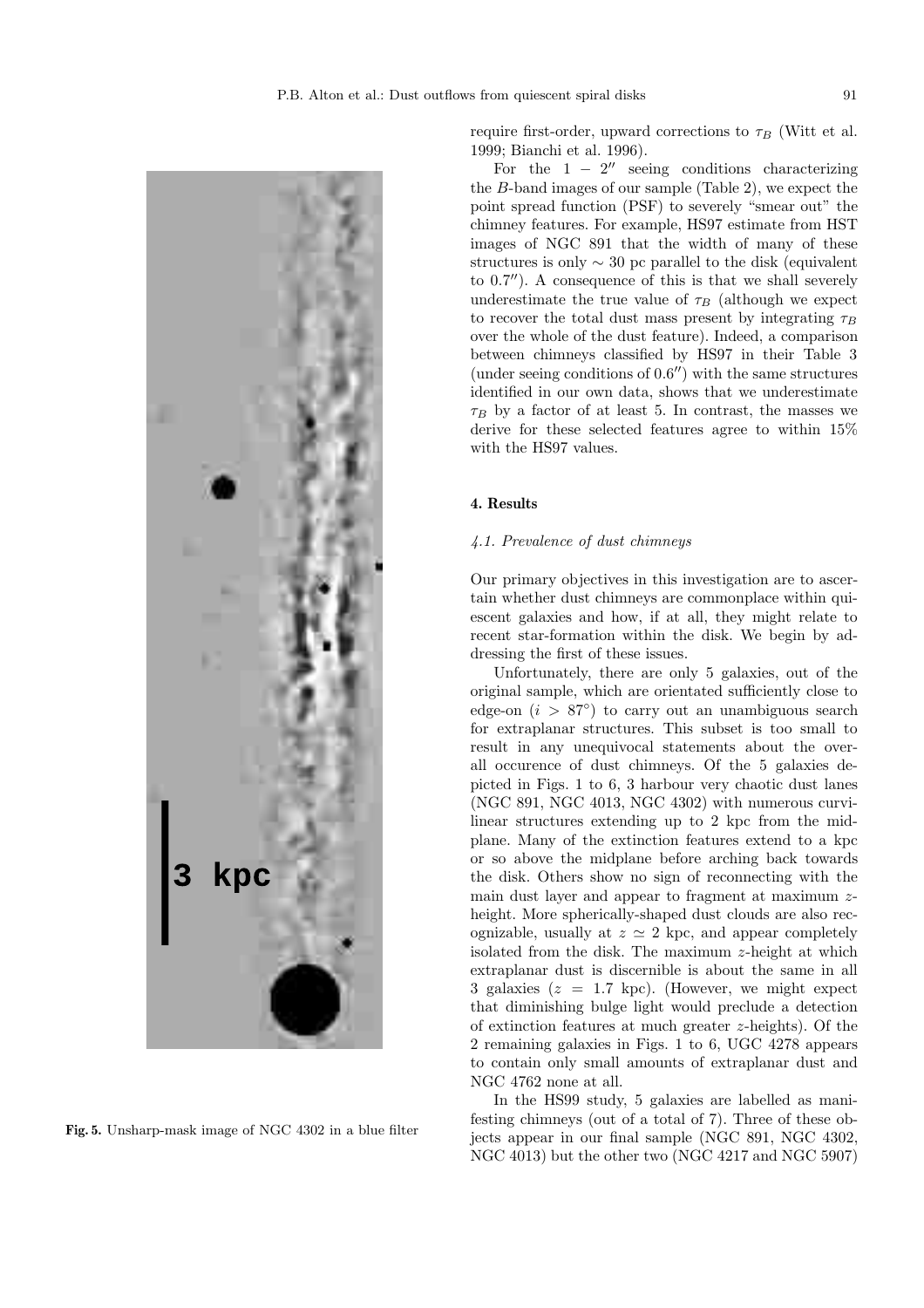we have already rejected as not being sufficiently edge-on to make any unambiguous statements about extraplanar dust. It is interesting to note that NGC 4217 (and possibly NGC 5746 from our original sample) both exhibit some filament-like features which extend to larger (apparent) zheights than can probably be accounted for by projection of disk structure onto the plane of the sky. However, in the strictest sense (using the  $i > 87^\circ$  criterion), the HS99 study and the present work indicate collectively that 5 out of 10 spirals possess dust chimneys. Whilst the current statistics are small, we concur with HS99 that the "chaotic" dust lane in NGC 891 can no longer be considered anomalous and, indeed, high-lattitude dust appears to occur in half of all quiescent spiral galaxies.

The detection of structures both below and above the midplane, argues against warps being the cause of the chimney phenomenon. However, it is less easy to dismiss the possibility of flaring in the outer regions of the disk being a contributory factor. Optical images of spirals more inclined to the line-of-sight, such as NGC 253  $(i = 78°)$ , do exhibit numerous protuberances from the main dust lane and, moreover, at various distances from the nucleus (Sofue et al. 1994). In Fig. 7, we highlight similar features evident in two other slightlyinclined spirals that have recently come to our attention (NGC 2976 and NGC 4928). Although line-of-sight ambiguities would inhibit us from labelling these particular features as definitely extraplanar, their similarity to the vertical structures depicted in Figs. 1 to 6 is striking. The fact that such structures are not concentrated at the edge of the disk, appears to confirm that flaring cannot be the mechanism producing dust chimneys. HS97 have also presented cogent arguments, based on velocity information for the gas in NGC 891 and its relationship to the dust chimneys, as to why gas-flaring cannot be the reason why chimneys are observed in this galaxy.

In Table 4, we present the mean optical depths of extraplanar dust features found in our final galaxy sample. We also include total masses for dust and gas residing outside the main disk. The gas mass is calculated assuming a gas-to-dust ratio of 150 i.e. appropriate to gas with a solartype metal abundance (Whittet 1992). The typical optical depth for the extinction features identified in Figs. 1 to 6 is estimated as  $\tau_B = 0.1 - 0.2$ . Our poor resolution of the features, combined with the neglect of scattering effects, means that we could have underestimated the true column density of dust by at least a factor of 5. Thus an optical depth closer to unity is probably more likely. The extraplanar gas associated with the chimneys is  $\sim 1\%$  of the total  $HI+H<sub>2</sub>$  mass, assuming a canonical mixture of gas and dust in these structures. We note, however, that if grains are expelled from the disk by radiation pressure rather than convective flow (Sect. 6.4), dust and gas might be effectively decoupled from one another. Under such circumstances the amount of gas in the extraplanar layer may be considerably different to our estimate.

HS99 do not appear to list total masses for the extraplanar structures identified in their larger edge-on galaxy survey (although they give masses for individual, selected features). For NGC 891 (HS97), an estimate of  $\sim$  2% of the neutral ISM is cited, which is significantly higher than the value of 0.3% we give in Table 4. The HS97 estimate relies on 12 well-studied features epitomizing all 120 structure identified in their investigation. Thus some of the discrepancy may arise from an extrapolation of 12 to 120 objects. However, it is also likely that the current work is less sensitive than the HS97 study – our larger PSF means that we ultimately overlook both smaller and less optically-thick high-z clouds. We view the extraplanar masses listed in Table 4 very much as lower limits. In 5.1 we analyse the thermal emission from NGC 891 in the submm regime in order to obtain an upper limit on the amount of dust and gas situated outside the disk.

#### 4.2. Potential energy of chimneys

We derived the potential energy of the extraplanar structures, identified in the previous section, using a numerical simulation based on an exponential disk of stars and a spherical dark matter halo. In the first instance we concentrate on NGC 891 for which the vertical features are best resolved. Using the dust free photometry from the Xilouris radiation transfer model, we infer a central luminosity density (5.5  $10^9$  L<sub>☉</sub> kpc<sup>-3</sup>), a radial scale-length (3.9 kpc) and an exponential scale-height (0.35 kpc) for the stars. The stellar luminosity density is converted to a mass density assuming a mass-to-light ratio of unity. Although the rotation curve of NGC 891 has been investigated quite closely (Bahcall 1983), the dark matter halo can be described by a variety of models and is not well constrained in this case. Thus we refer to a fit by van Albada et al. (1985) to the rotation curve of NGC 3198 – a galaxy similar in type, size and total magnitude to NGC 891. Following their inference of how dark matter scales with luminous matter, the dark matter radial mass density was prescribed as follows:

$$
\rho(r) = \frac{5.7 \, 10^7}{1 + (r/11.4)^{2.1}}\tag{3}
$$

where r is the galactic-centric radius, in kpc, and  $\rho(r)$ constitutes the mass density in  $M_{\odot}$  kpc<sup>-3</sup>.

A catalogue was created of the 60 or so extraplanar dust features in NGC 891, containing the relevant optical depth, mass, height above the plane and radial distance. We allow, as we did previously, for the likelihood that features seen towards the nucleus are situated on the nearside of the disk. Thus, we set  $r = 0.5 \times R_{25}$  for features viewed towards the centre,  $r = R_{25}$  for structures identified at the maximum distance along the major axis and interpolated values of r for the features between these extremes. The catalogue records are fed into the numerical simulation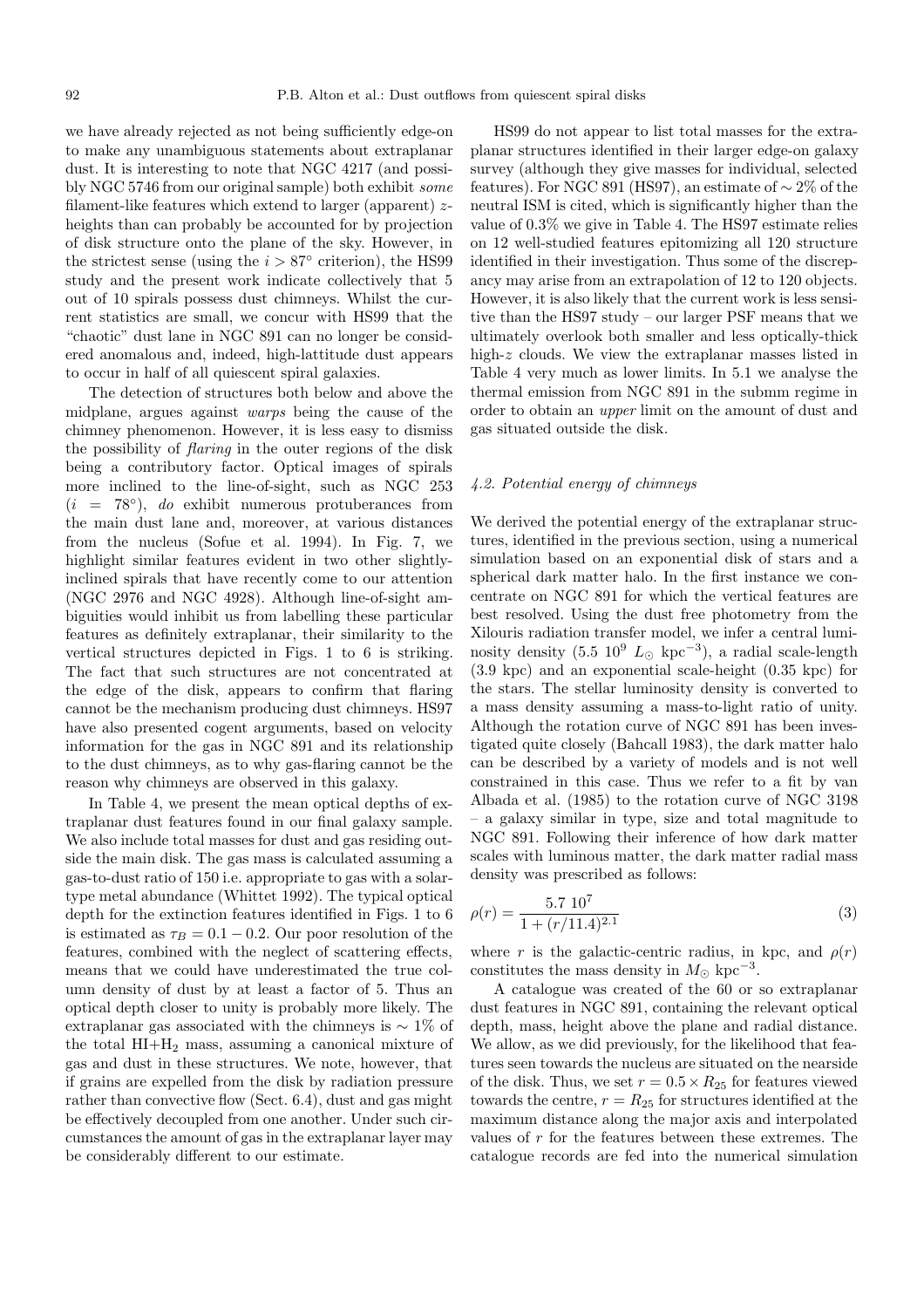

**Fig. 6.** Unsharp-mask image of NGC 4762 in a blue filter

which calculates, stepwise, the amount of energy that is required to lift any particular feature above the relevant part of the plane. In Table 5, we show entries from the catalogue, including the derived potential energies, for the 4 extraplanar features highlighted in Fig. 1.

We derive a total potential energy of  $3.9 \; 10^{54}$  ergs for all the extraplanar structures in NGC 891 with a mean value of  $6.4 \times 10^{52}$  ergs per structure. The energies are

similar to the values found by HS97 but this is coincidental because these authors use a plane-parallel model with a much lower mass density in the midplane (0.185  $10^9$   $M_{\odot}$  kpc<sup>-3</sup>) but a considerably larger stellar scaleheight (0.7 kpc). Given that one of our key objectives will be to relate star-formation in the disk with the occurence of dust chimneys, we compare briefly now the derived potential energy with the anticipated injection of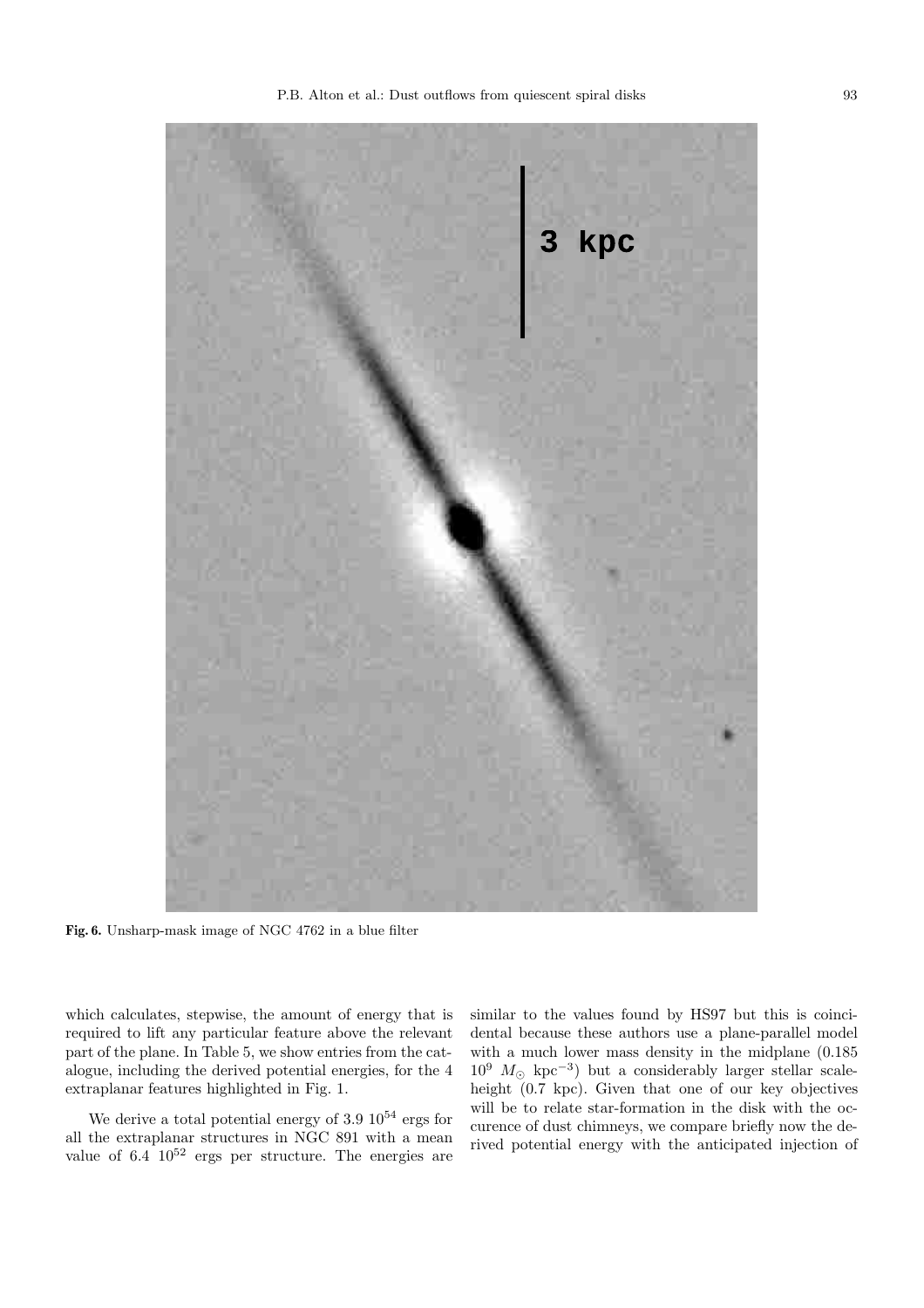

**Fig. 7.** B-band images of the inclined galaxies NGC 4928 (top) and NGC 2976 (bottom). The arrows indicate possible chimney structures. Such features occur at a range of distances from the nucleus and do not appear to be associated with flaring towards the edge of the gas disk. CCD frames for these objects were obtained from the ING telescope archive (1200 s JKT exposure for NGC 2976 and 1000 s INT exposure for NGC 4928)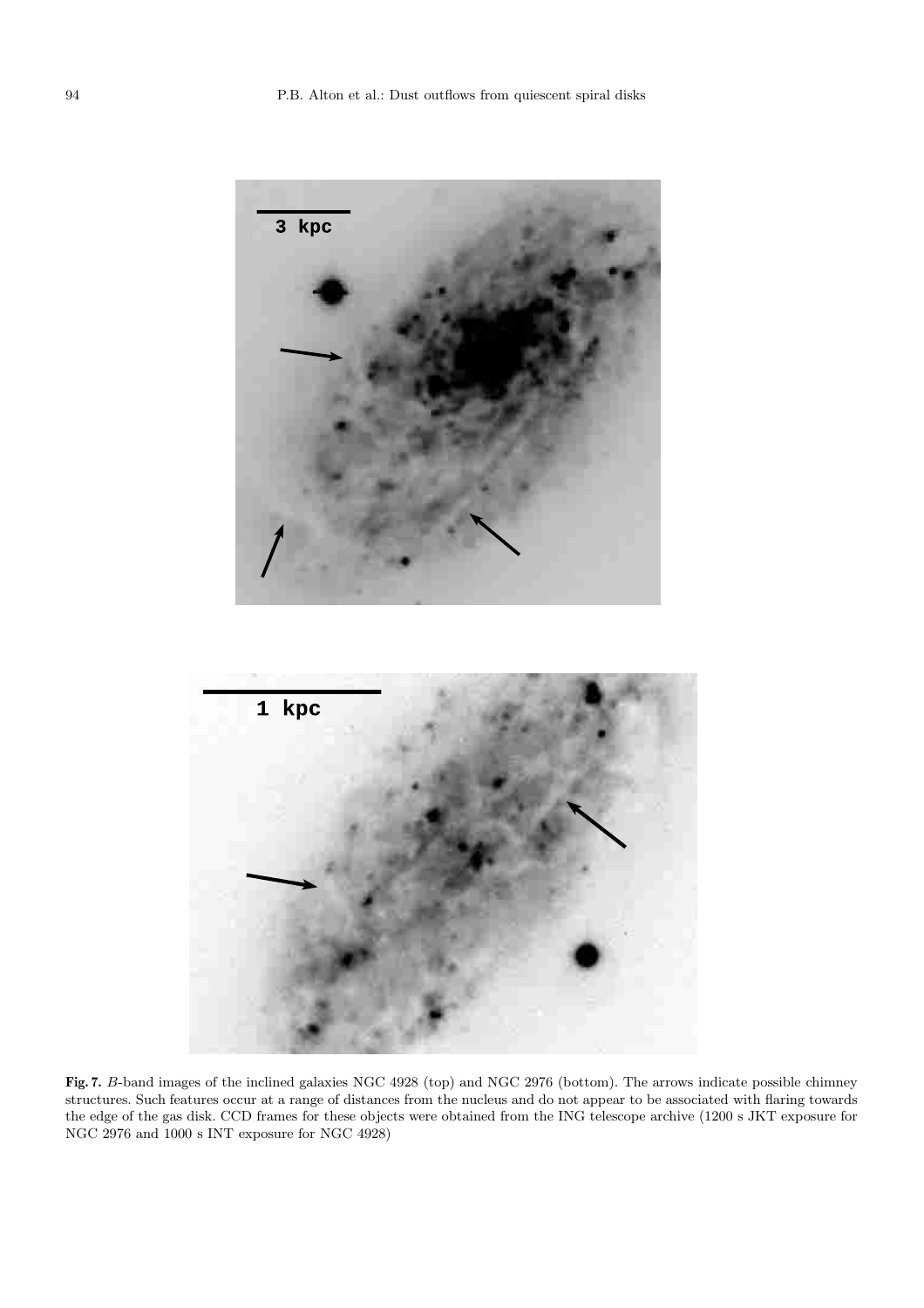

**Fig. 8.** Unsharp-mask images of the galaxies shown in Fig. 7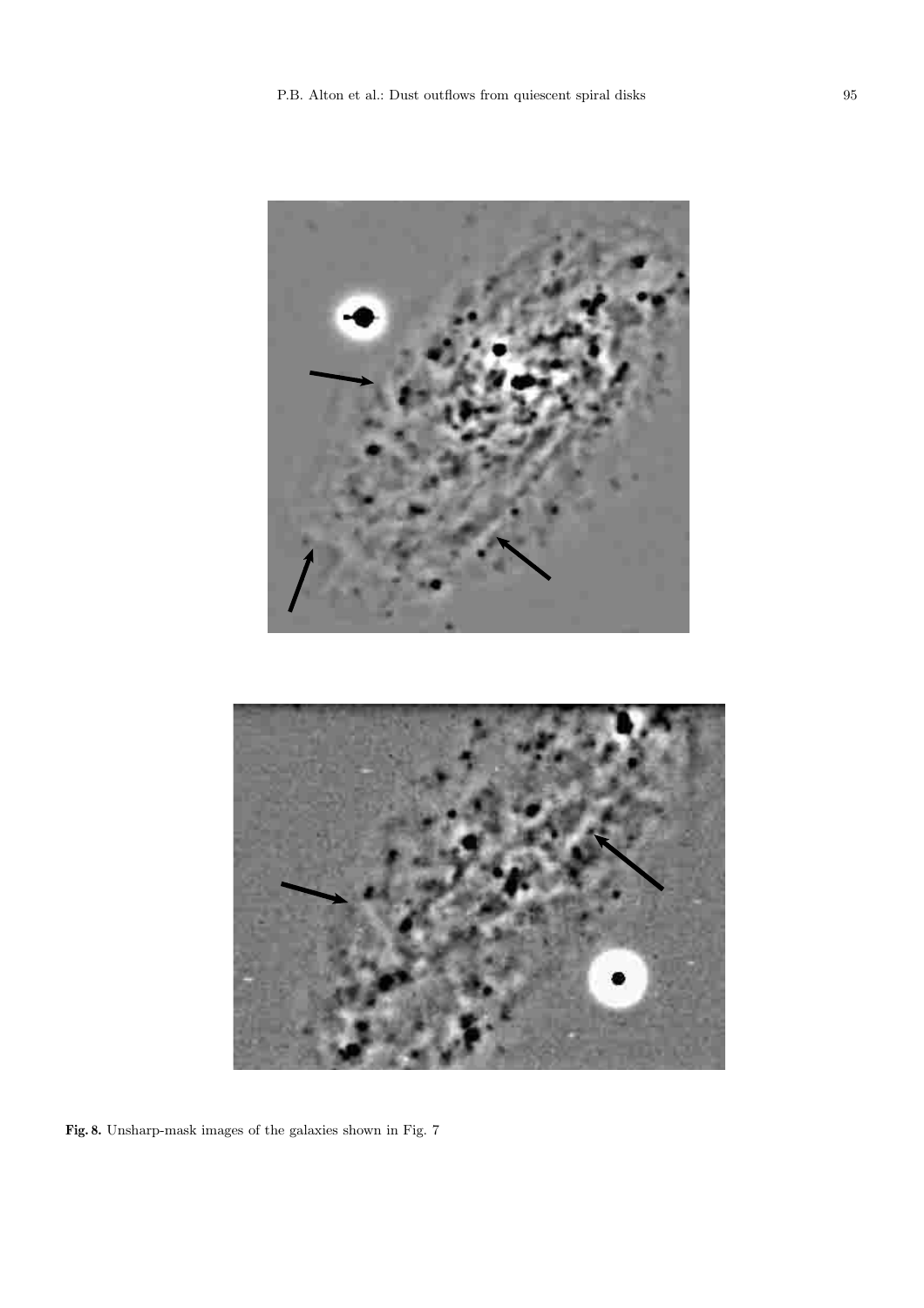**Table 4.** Properties of the extraplanar dust structures identified in the final, edge-on sample.  $\langle \tau_B \rangle$  is the mean B-band opacity of the individual features, whilst  $M_d$  and  $M_g$  represent the total dust and gas masses found outside the main disk.  $M_d$  and  $M<sub>g</sub>$  have been calculated assuming Galactic-type grains are present according to a solar gas-to-dust ratio.  $M<sub>G</sub>$  is the total gas mass of the disk (HI+H2). Except for NGC 891, where atomic and molecular gas masses are available in the literature (Scoville et al. 1993), we use 21 cm line fluxes in the RC3 (de Vaucouleurs et al. 1991) to obtain the HI mass and assume that an equal amount of gas is present in molecular form (Devereux & Young 1990).  $\langle \tau_B \rangle$  severely underestimates the true chimney opacity (probably by a factor of 5) because the width of the features are comparable to the PSF of the observations. The distances listed in Table 1 have been used in order to obtain the dust and gas masses

| Galaxy          | $<\tau_B>$ | $M_{\rm d}$        | $M_{\sigma}$          | $M_{\rm G}$           | $M_{\rm F}/M_{\rm G}$ |
|-----------------|------------|--------------------|-----------------------|-----------------------|-----------------------|
|                 |            | $(10^5 M_{\odot})$ | $(10^7 \; M_{\odot})$ | $(10^9 \; M_{\odot})$ | $(x 100\%)$           |
|                 |            |                    |                       |                       |                       |
| <b>NGC 891</b>  | 0.16       | 2.1                | 3.1                   | 9.8                   | 0.3                   |
| NGC 4013        | 0.11       | 0.93               | 1.4                   | 4.8                   | 0.3                   |
| NGC 4302        | 0.19       | 2.6                | 3.9                   | 4.0                   | 1.0                   |
| <b>UGC 4278</b> | 0.071      | 0.047              | 0.071                 | 2.8                   | 0.025                 |
| NGC 4762        | 0.00       | 0.0                | 0.0                   | 0.17                  | 0.0                   |

**Table 5.** An extract from a catalogue of extraplanar dust structures in NGC 891. The features refer to those structures annotated in Fig. 1. We have computed the potential energy of the features using a numerical model to describe the stellar disk and dark matter halo

| Feature       | Mean $z$ -height | Radius | Mass             | P.E.                    |
|---------------|------------------|--------|------------------|-------------------------|
|               | (kpc)            | (kpc)  | $10^5 M_{\odot}$ | $(10^{51} \text{ergs})$ |
| А             | 0.85             | 9.6    | 8.2              | 87                      |
| В             | 0.73             | 9.9    | 4.8              | 39                      |
| $\mathcal{C}$ | 1.5              | 10.5   | 1.6              | 31                      |
| D             | 0.92             | 9.9    | 11               | 13                      |

energy from both supernovae and the HII radiation field. As we show in Sect. 6.4, the timescale for the formation of dust chimneys is at least  $5 \times 10^6$  yr. Thus, for a supernova rate of 0.01 yr<sup>-1</sup> and an injected energy of  $10^{51}$  ergs per supernova (Leitherer et al. 1992), only 8% at most of the supernova energy needs to do work in lifting the chimneys out of the plane. We estimate the power in the HII radiation field from the FIR luminosity,  $L_{\text{FIR}}$ , which we assume to be reprocessed optical and ultraviolet energy. Devereux & Young (1993) have shown that  $L_{\text{FIR}}$  correlates spatially with  $H\alpha$  emission and sites of massive star formation in nearby disks (although perhaps 50% may arise from the diffuse interstellar medium in some spiral types; Walterbos & Greenawalt 1996). Thus, using  $L_{\text{FIR}} \sim 10^{10} L_{\odot}$  to gauge the radiation energy impinging on grains situated in HII regions, we estimate that only 0.1% of this energy must be transferred into lifting dust out of the plane. We have assumed here that the photolevitated grains can successfully transfer their upward momentum to the gas during collisions – a situation which is reached relatively quickly in numerical simulations of radiation pressure (Davies et al. 1998). We can conclude, therefore, that both supernovae and radiation pressure provide viable means for the creation of dust chimneys above spiral disks. As pointed out by the referee, however, supernova explosions provide a more natural explanation for dust chimneys because their

## energy is focussed directly into the base of the chimney structure.

#### 4.3. Comparison with Hα images

Within several nearby, starburst galaxies, such as M 82, an association has been observed between kpc-scale dust outflows and concentrations of recent star-formation in the central disk. Hot gas, pushed out along the minor axis by massive stars and supernova explosions, generates a diffuse nebula of  $H\alpha$  shells and streamers as it collides with ambient gas in the halo. At the same time, dust and neutral gas from the disk are entrained at the working surface of the expansion so that a network of optically-thick filaments becomes established around the  $H\alpha$  superbubble (Ichikawa et al. 1994; Phillips 1993). In this section, we search for an analogous effect in quiescent disks. We examine the distribution of  $H\alpha$  emission from our sample and attempt to relate it to the occurence of dust chimneys. R96 has already presented a detailed description of the  $H\alpha$  emission from our edge-on galaxies. In addition to bright emission from HII regions, a layer of diffuse ionized gas (DIG) is found in several of the objects. When present, the DIG often extends to several kpc above the disk and possesses an emission measure, perpendicular to the disk, which is comparable to the Reynolds layer in the Galaxy (Reynolds 1992; Kulkarni & Heiles 1988). Brightest DIG emission tends to occur above regions undergoing enhanced star-formation but, as we discuss later, the mechanism by which the emission-line nebula becomes established above quiescent disks may differ in some ways from the starburst superwind phenomenon.

To compare the distribution of extraplanar dust with  $H\alpha$  emission from both the disk and the DIG layer, we employ two methods. Firstly, we superimpose the unsharpmask images in Figs. 1 to 6 onto the relevant  $H\alpha$  image so that a simple visual inspection can be made. Secondly, we produce a profile by integrating, in z-height, both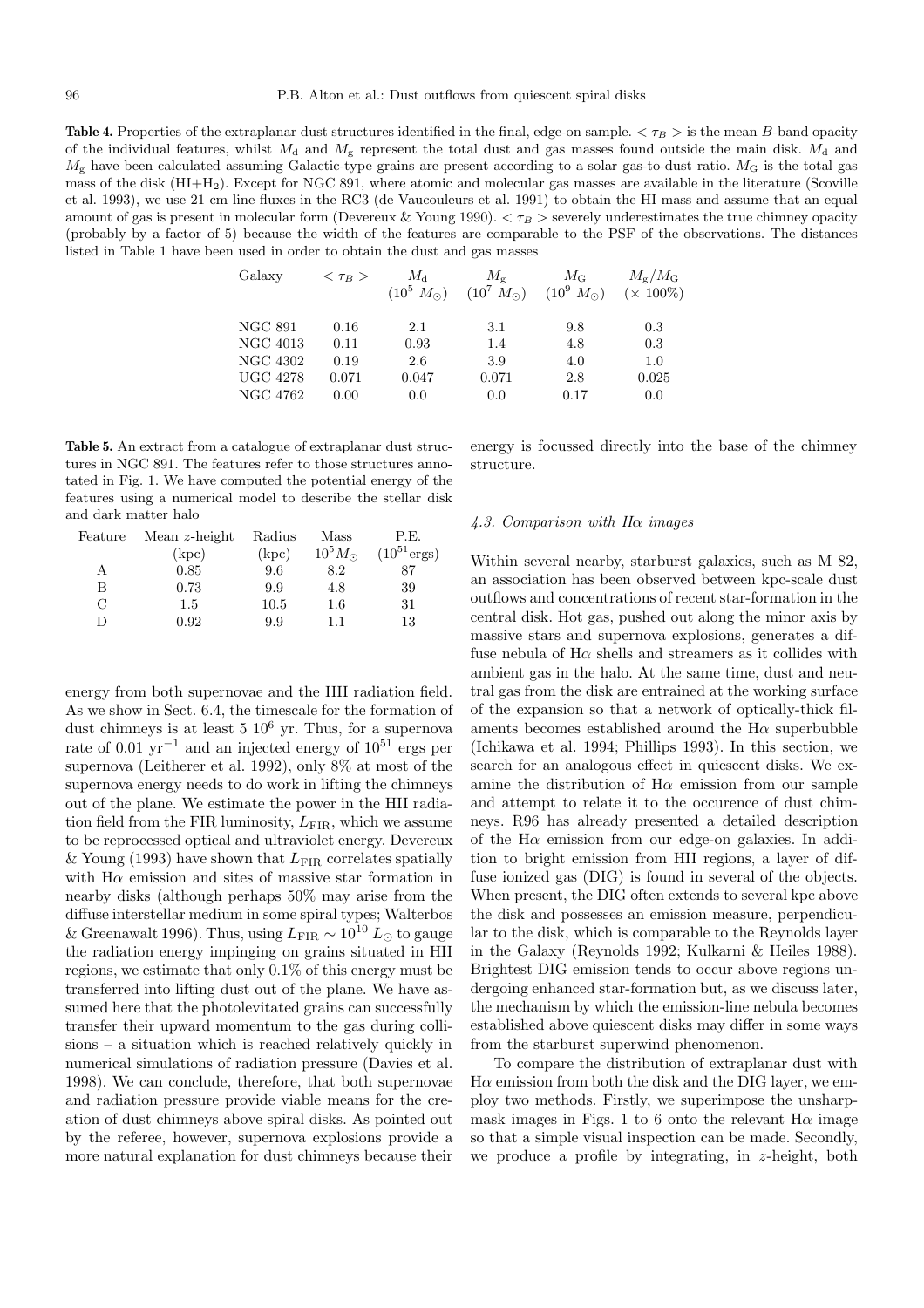the extraplanar dust mass and the  $H\alpha$  emission at each position along the major axis. An overlay of the unsharpmask image over the emission-line frame reveals no obvious correspondance between either (i) the distribution of extraplanar dust and HII regions in the disk, or (ii) the presence of extraplanar dust and an increased DIG brightness. Figures 9 and 10 illustrate the case for NGC 891 and NGC 4302. We find that  $H\alpha$  emission from the extraplanar layer exhibits a far more diffuse distribution than that of the dust chimneys. Overall, the extraplanar ionized gas is far less likely to form discrete structures which might be matched to individual extinction features. Certainly, no parallel can be found with starburst galaxies where dust appears to collect at the working surface of hot gas expelled from the disk.

Our more quantitative approach, of profiling along the major axis, employs a rectangular mask to separate  $H\alpha$  radiation from the disk with that emitted by the DIG layer. The width of the mask is fixed at  $4 \times l$  where:

$$
l = hS \text{Cos}(i) + zS.
$$
\n<sup>(4)</sup>

Here, i,  $h<sub>S</sub>$  and  $z<sub>S</sub>$  are the inclination, stellar scale-length and stellar scale-height, respectively. These are taken from the radiation transfer parameters given in Table 3 (cf. Eq. (1) used to define the extraplanar layer for the dust). The H $\alpha$  flux is integrated, in z-height, up to the box boundary for emission from the disk and beyond the box boundary for radiation from the DIG. In Fig. 11, we plot the amount of extraplanar dust at each point along the major axis against the corresponding  $H\alpha$  emission from HII regions in the disk. In Fig. 12, the extraplanar dust is compared with the corresponding DIG emission. A sampling interval, along the major axis, of 1 kpc has been used for all the galaxies depicted. Of the 4 galaxies plotted (NGC 4762 shows no evidence of either extraplanar dust or ionized gas and is therefore not included) only NGC 4013 appears to show any correlation between the distribution of extraplanar dust and the brightness of  $H\alpha$ emission. We checked for stronger correlations over smaller and larger scale-sizes but found that the behaviour of the plotted data remained more or less unaltered for different sampling intervals.

#### **5. Observational selection effects**

It is certainly something of a surprise to find no obvious correlation between dust expelled from the main absorption layer and either HII regions in the disk or enhanced DIG brightness. Even for NGC 4013, which constitutes a possible exception to this statement, only a general association is evident, with chimneys tending to occur over regions of the disk where the DIG is most luminous. There is certainly no detailed correspondance apparent with, for example, individual dust filaments forming a boundary layer to  $H\alpha$  "bubbles" expanding out of the



**Fig. 9.** At the top,  $H\alpha$  emission superimposed as contours onto unsharp-mask B-band image of NGC 891. Isophotes begin at 23 EM and increase in steps of 0.5 mag (1 EM = 2  $10^{-18}$  ergs  $\text{cm}^{-2} \text{ s}^{-1}$ ). The same contours are overlayed onto a greyscale H $\alpha$  image at the bottom. Both images subtend  $2' \times 3'$  and are orientated with North at the top and East to the left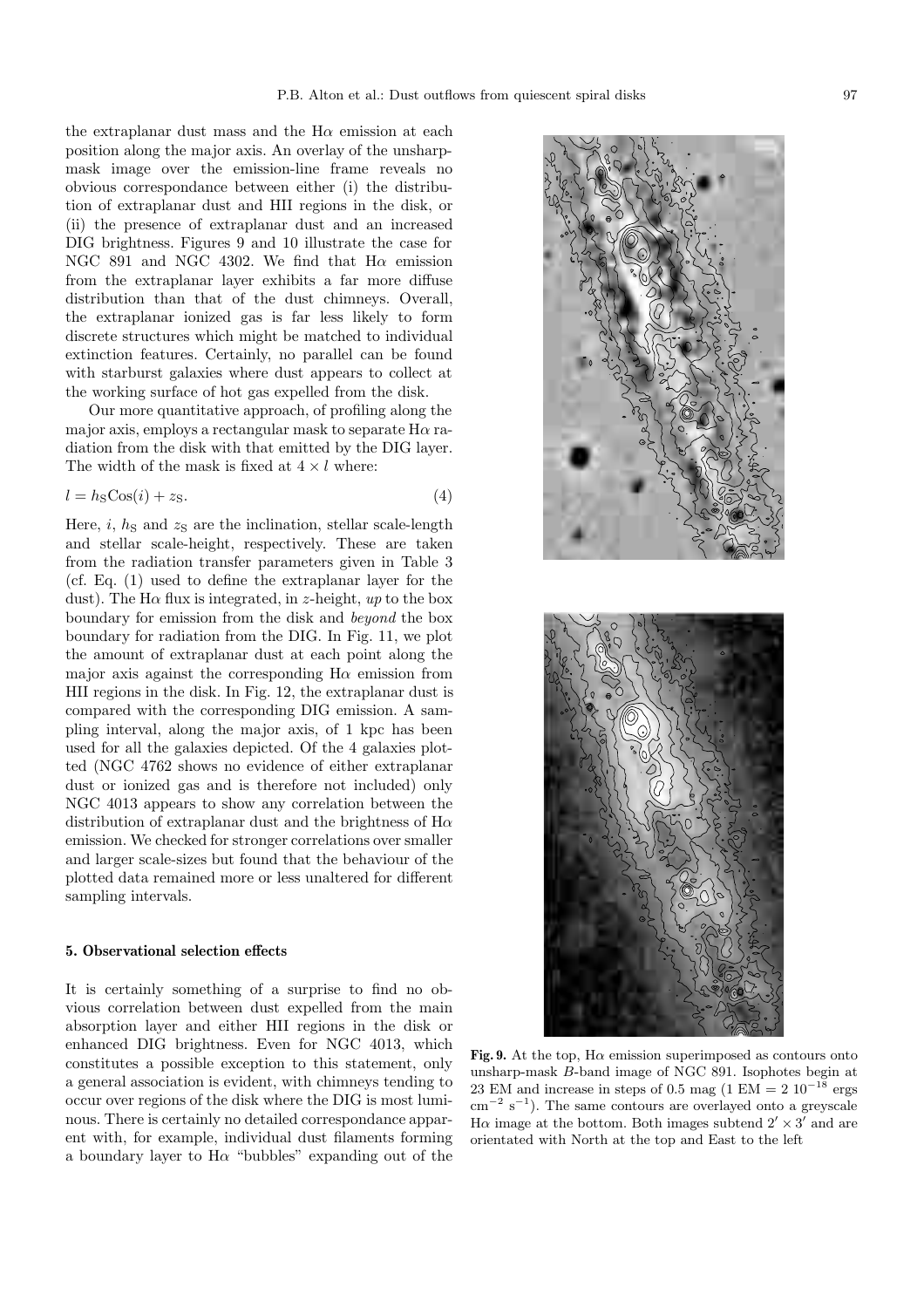



**Fig. 10.** Left, Hα emission has been superimposed as contours onto unsharp-mask B-band image of NGC 4302. Isophotes begin at 10 EM and increase in steps of 0.75 mag (1 EM = 2  $10^{-18}$  ergs cm<sup>-2</sup> s<sup>-1</sup>). The same contours are overlayed onto a greyscale H $\alpha$  image shown on the right. Both images subtend 0.75'  $\times$  1.5' and are orientated with North at the top and East to the left

disk. Observationally, there are severe obstacles in looking for a correlation between  $H\alpha$  emission and extraplanar dust. As far as the dust is concerned we are most sensitive to dust features on the near-side of the disk (given that we have selected on the basis of optical extinction). At the same time,  $H\alpha$  emission emanating from anywhere up to z-heights of 2 kpc is susceptible to extinction from these same features. Indeed, for a typical chimney optical depth of  $\tau_B \sim 1$ , 6563 Å emission-line radiation emitted by the DIG will suffer up to 0.6 mag of extinction depending on whether the dust feature is situated in front of, or behind, the ionized gas. This value excludes attenuation by the more general dust lane although we expect this effect to be generally small (for example, with an edgeon, midplane optical depth  $A_B = 10$ ,  $A(\lambda = 6563 \text{ Å}) \simeq$ 0.1 mag at 1 kpc or 4 scale-heights above the disk). Such considerations might argue that the recognition of extraplanar dust and the detectablility of DIG emission are mutually-exclusive. The problem is distinctly exacerbated by our necessary selection of edge-on disks. Choosing less inclined galaxies would, admittedly, mitigate the effects of extinction, but at the same time, we could never be sure that the structures we discover are extraplanar.

In the following sections, we try to assess how well our unsharp-masking technique reveals the true distribution of extraplanar grains. We do this in two different ways. Firstly, we use images of the (optically-thin) submillimeter emission recently detected from NGC 891.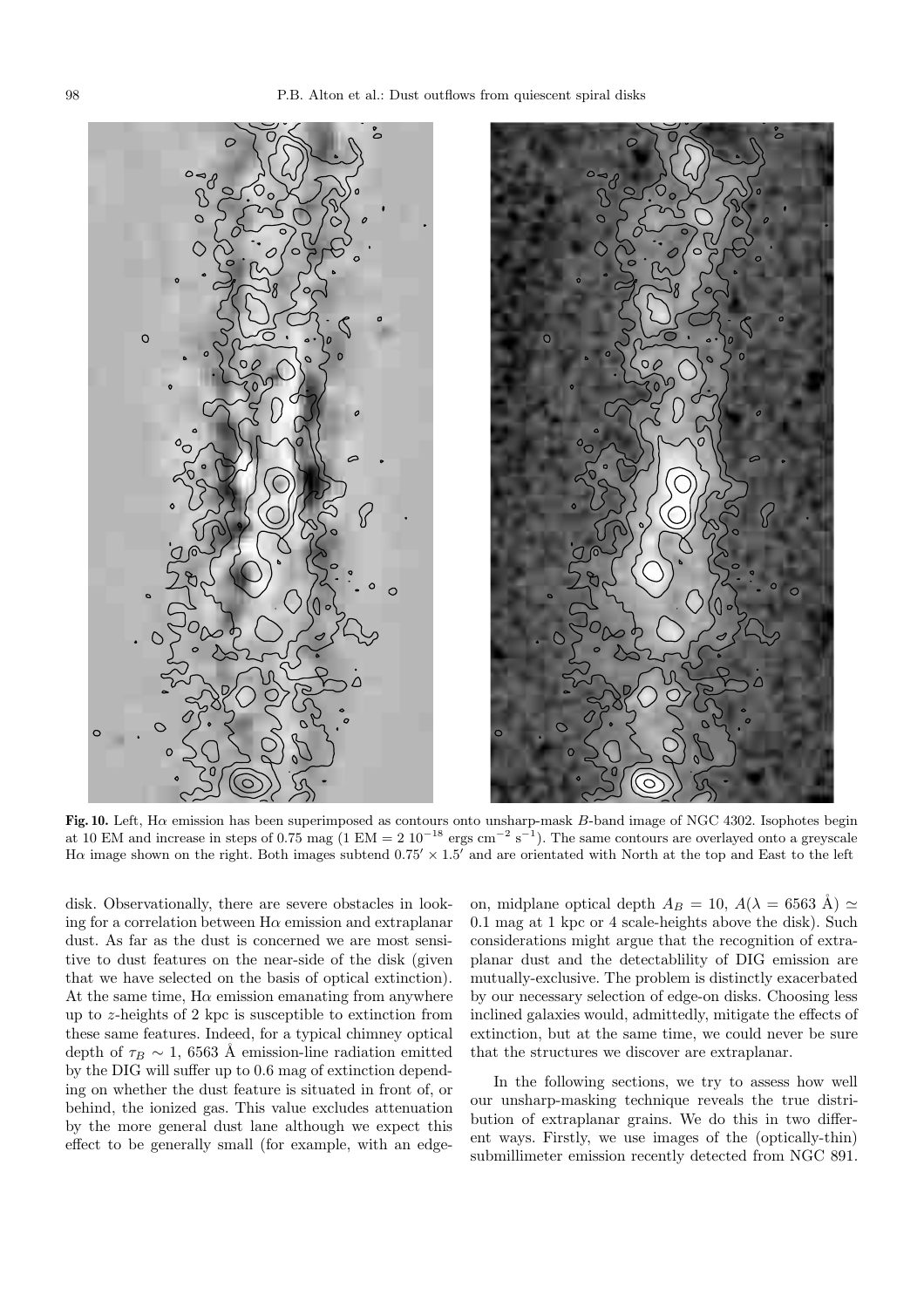Secondly, we examine B-band images of the edge-on spiral NGC 55, which at a distance of only 1.6 Mpc offers superior spatial detail over galaxies comprising the R96 sample.

### 5.1. Submillimeter images of NGC 891

Alton et al. (1998a) obtained deep 450 and 850  $\mu$ m images of NGC 891 with a spatial resolution of  $10<sup>u</sup>$  and  $16<sup>u</sup>$ respectively (see also Israel et al. 1998). These submillimeter maps, obtained with the SCUBA array on the James Clerk Maxwell Telescope, trace primarily thermal emission from cold dust residing in the edge-on disk (temperature ∼17 K). Notably, however, fairly structured submm emission is detected up  $z = 2$  kpc in both these images (Fig. 13). Given a nominal FWHM beamwidth of  $15$ <sup>"</sup> (700 pc) and 9'' (400 pc) at 850 and 450  $\mu$ m, respectively, it is reasonable to ask whether this apparent high-z emission can identified with the extinction chimneys identified in our B-band image. Indeed, an initial inspection of the SCUBA data (Alton et al. 1999b) showed that the extended submm emission is much broader than the instrumental PSF, suggesting that it might well correspond to high-latitude dust. To make a more careful comparison between the extraplanar emission and the vertical extinction features, we use the results of the radiative transfer fit given in Table 3. Adopting the parameters derived for the distribution of optical depth, we produce an image of the standard dust layer which, after smoothing with the appropriate PSF, can be compared with the submm maps. Our objective here is to identify an excess in the submm maps which might be ascribed to the extraplanar extinction features. We utilize calibration images of Uranus, taken at regular intervals during the SCUBA observing schedule, to produce a signal-weighted map of the PSF at both 450 and 850  $\mu$ m. Before convolving the model galaxy with the measured PSF we ensure that the chop direction is aligned for both the object and the beam images. This is important because the chop for NGC 891 was along the minor axis and the side lobes of the beam are known to be more pronounced along the chop direction. Having smoothed, in turn, the simulated disk with the respective 450 and 850  $\mu$ m PSF, profiles in z-height were created, for both wavelengths, at various locations along the major axis.

It was found that the widths of the simulated profiles were considerably *larger* than the observed data. After several trials, we established that a modified exponential z-height of 0.22 kpc gave a far more consistent fit between model and observation (at both 450 and 850  $\mu$ m and for all locations along the disk). This value is somewhat smaller than the original scale-height of 0.31 kpc but it seems likely that B-band radiation transfer modelling of NGC 891 will over-estimate the height of the general dust layer by incorporating high-z extinction features into

**Fig. 11.** Extraplanar dust mass plotted against  $H\alpha$  luminosity in the disk. We have integrated the emission line flux and dust mass over 1 kpc intervals along the major axis. The graphs are arranged in the following order: top-left (NGC 891); topright (NGC 4013); bottom-left (NGC 4302); and bottom-right (UGC 4278)

 $\mathbf{M}_\odot$ 

 $(10<sup>6</sup>)$ 

 $\geq$ 

 $\overline{\mathcal{L}}$ 

 $L_{\text{DIC}}$  (10<sup>5</sup> L<sub>o</sub>)

3

 $\overline{c}$ 

1.5

 $\mathbf{1}$ 

 $\overline{0}$ 

 $\mathbf 0$ 

 $0.5$ 

 $\rm L_{\rm DIG}$  (10<sup>5</sup>  $\rm L_{\odot})$ 

 $\mathbf{1}$ 

 $0.5$ 

5

 $\overline{4}$ 

3

 $\overline{c}$ 

 $\mathbf{1}$  $\overline{0}$ 

> $\mathbf 0$  $\mathbf{1}$

 $\mathbf{M}_\odot$ 

 $(10^{6}$ 



ity of the diffuse ionized gas (DIG). We have integrated the emission line flux and dust mass over 1 kpc intervals along the major axis. The graphs are arranged in the following order: top-left (NGC 891); top-right (NGC 4013); bottom-left (NGC 4302); and bottom-right (UGC 4278)

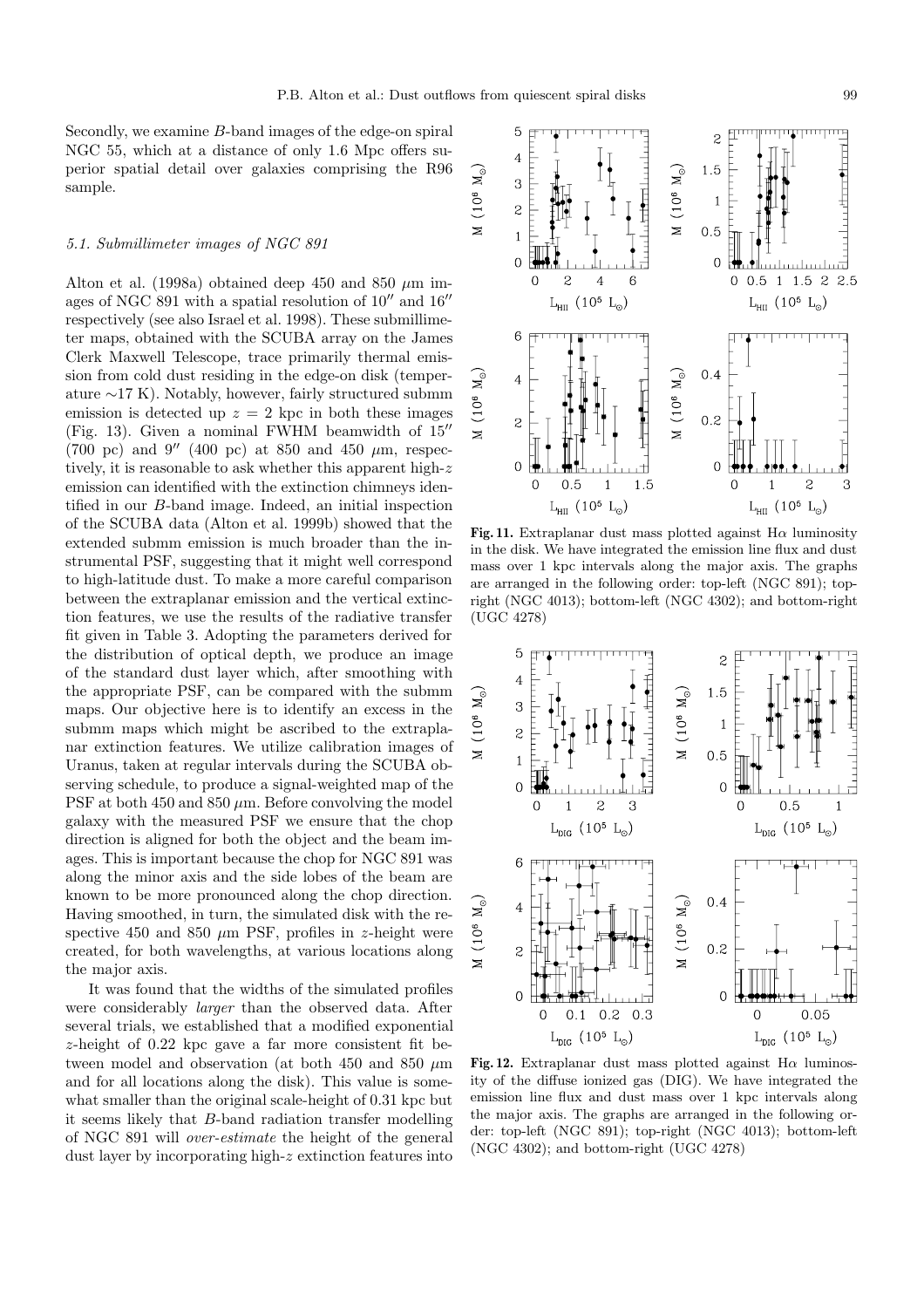

**Fig. 13.** Submillimeter emission from the disk of NGC 891. We show the central part of the galaxy at  $850 \ \mu m$  (left) and 450  $\mu$ m (right) with contours beginning at  $3\sigma$  (10 mJy/16<sup>0</sup>) beam and 40 mJy/10" beam respectively). In each image, the beamsize is represented by a circle at the bottom left and adjacent isophotes are separated by a factor  $\sqrt{2}$  (0.4 mag). The galaxy is orientated with North at the top and East to the left

the photometric fit (they are particularly conspicuous in a blue filter). Figure 14 shows the simulated profiles, with a 0.22 kpc scale-height, alongside measured profiles of regions of the disk exhibiting high- $z$  structure in the submm image. Our conclusion from this figure is that the detected submm emission even at  $30 - 60''$  (1.5 – 3.0 kpc) is attributable to the main dust layer. The wings of the PSF appear to amplify the tail of the exponential distribution so that spurious high-z "features" are produced which extend up to 3 beamwidths from the midplane. To clarify the situation we also ascertained the fraction of emission occuring at  $z > 1$  kpc in both the 450 and 850  $\mu$ m SCUBA images. This quantity can be expected to vary at different locations along the disk if it is not attributable to the wings of the PSF. Moreover, the high-z flux should correlate at both 450 and 850  $\mu$ m if it has a physical, rather than an instrumental, origin. Figure 15 demonstrates quite clearly that a constant fraction of 450 and 850  $\mu$ m flux is recorded at  $z > 1$  kpc severely undermining our precursory impression that the submm filaments might represent high-latitude dust. The detectability of high-z extinction features in thermal emission is, in fact, doubtful if one considers that a chimney of intrinsic  $\tau_B \sim 1$  will be smoothed



**Fig. 14.** Profiles at 850  $\mu$ m (top figure) and 450  $\mu$ m (bottom plot) perpendicular to the major axis of NGC 891. In each case, the observed data are denoted by the solid circles and the exponential dust model (e-height  $= 0.21$  kpc) is represented by a dashed curve. The PSF of the beam, as measured from calibration maps of Uranus, is given by the dotted line

out parallel to the major axis by a 16" beam in the 850  $\mu$ m image. The  $\tau_B$  that is then effectively measured is ~ 0.05 or 0.5 mJy/beam for cold (17 K) dust (Alton et al. 1999b). The anticipated emission level, therefore, is an order of magnitude smaller than that recorded at  $z = 1$  kpc from the (convolved) main dust layer (Fig. 14).

Although it is disappointing not to be able to use submm images to infer the true distribution of high-z dust, we are still in a position to place an upper limit on the total amount of material in the extraplanar layer. Refering once again to Fig. 14, the observed submm emission seldom deviates more than  $2\sigma$  from the simulated profiles. We therefore attribute, as an upper limit,  $2\sigma$  of the flux to grains located outside the standard exponential layer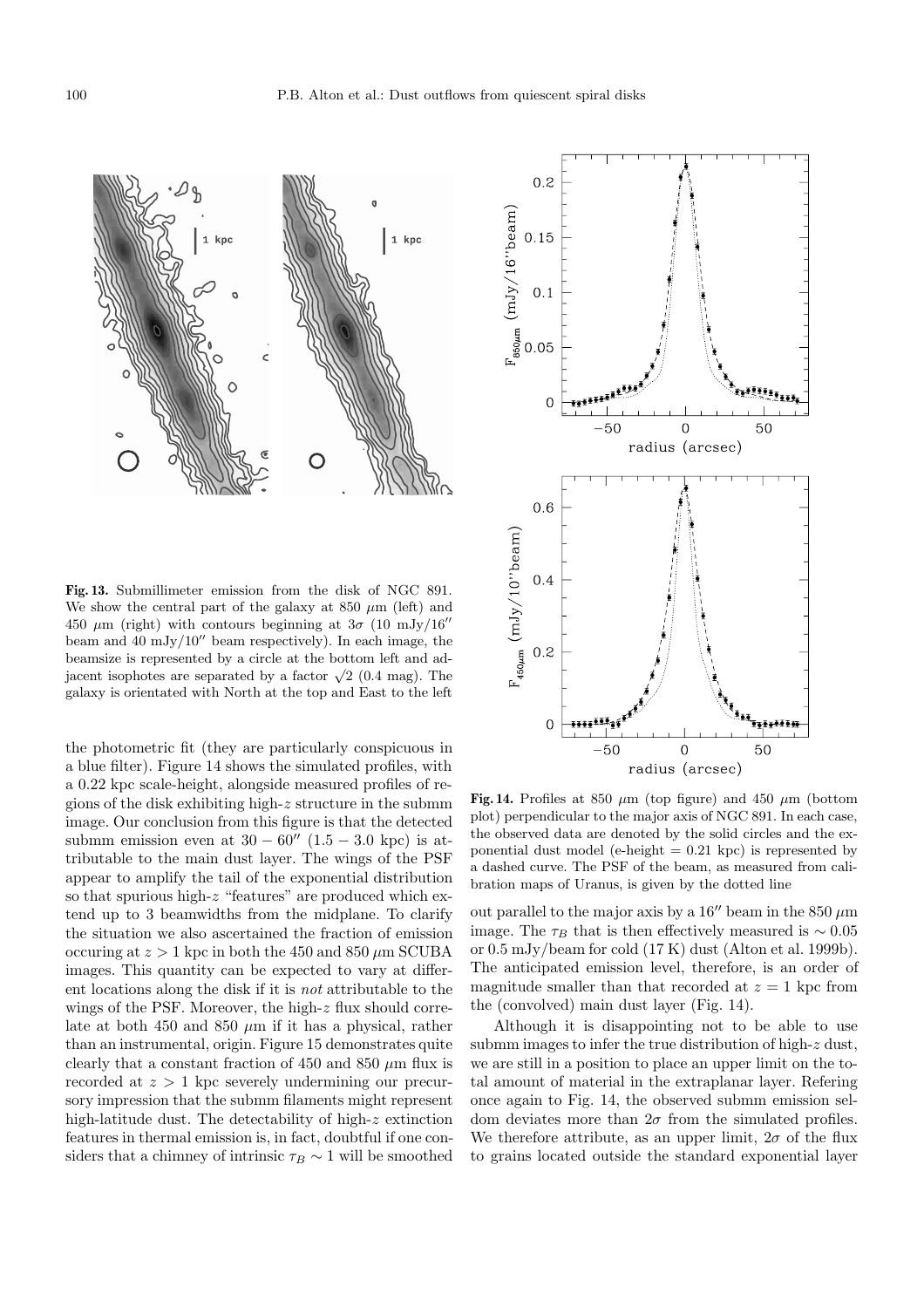

**Fig. 15.** Submillimeter emission from NGC 891.  $F_{450 \mu m}$  and  $F_{850 \mu m}$  represent, respectively, the fraction of 450 and 850  $\mu m$ flux detected at heights greater than 1 kpc above the stellar disk. The data are sampled at 500 pc intervals along the major axis

 $(5 \text{ mJy}/16''$  beam and 16 mJy/10'' beam at 850 and 450  $\mu$ m respectively). Integrating over a z-height of 1 – 2 kpc we find that  $\langle 5\%$  of both the 450 and 850  $\mu$ m flux can originate from high-latitude dust. Thus, with the proviso that high-z grains are not much colder than 17 K, the SCUBA observations indicate that less than 5% of galactic dust exists outside the notional absorption layer. For lower grain temperatures this upper limit must be relaxed somewhat – dust temperatures of 10 K would allow up to 9% of galactic dust to reside outside the disk. Considered together, however, our optical and submm images for NGC 891 tend to constrain the fraction of dust outside the main extinction lane to  $\sim 1-5\%$ . If dust chimneys possess solar-type gas-to-dust ratios, our results imply that only a few percent of the neutral gas present in spiral galaxies reside above the main disk.

# 5.2. The nearby edge-on galaxy NGC 55

At a distance of 1.6 Mpc (Puche et al. 1991), NGC 55 is ten times closer than the galaxies comprising the Rand (1996) sample (Table 1). Under normal conditions of optical seeing, this object provides a remarkable opportunity to resolve regions down to a physical size of  $13$  pc – a region much smaller than the anticipated width of dust chimneys (30 pc). NGC 55 is a late-type galaxy classified as SB(s)m (de Vaucouleurs et al. 1991). With a  $D_{25}$  size of 18 kpc, it is physically smaller than most of the spirals in our sample (cf. NGC 891 with a  $D_{25}$  corresponding to 37 kpc) and its overall optical appearance is more irregular than a typical  $L_{\star}$  disk. In emission-line radiation, NGC 55 possesses bright, knotted structure in the disk and a spectacular network of curvi-linear filaments extending up to 2.6 kpc away from the midplane (Ferguson et al. 1996; Bomans & Grebel 1993). The DIG is most conspicuous within the inner 3 − 4 kpc of the galaxy where the extraplanar H $\alpha$ structures correspond well to fragmented shells of gas presumably swept up by superbubbles expanding from recent enhanced star-formation in the central disk.

To compare with the  $H\alpha$  image taken by Ferguson et al. (1996), we obtained archival CCD data of NGC 55 in a blue filter. Since this object is located in the Sculptor Group (Dec =  $-39°$ ) the only image that could be retrieved was a 120 second exposure of the central  $9' \times 9'$ region, which had been taken on the 4-m Anglo-Australian Telescope. These archival frames were reduced in the standard manner and an unsharp-mask B-band image created using the same method adopted for the R96 sample. Figure 16 compares the extinction evident in the unsharpmask image with the pronounced network of  $H\alpha$  filaments located at the centre of the galaxy. We have superimposed on the disk a box to denote the apparent centroid of the most prominent  $H\alpha$  shells. The dust does not extend to such large distances from the midplane as the diffuse emission-line gas (only up to  $z = 700 - 1000$  kpc in fact). However, there is a suggestion that, perhaps, at either side of the active centre, the dust clouds have been prised away from the midplane by the superbubble's impact on the main gas layer. If this is the case, the situation would be reminiscient of M 82, where the central starburst cavity levers ambient dust and gas away from a rather chaoticlooking absorption layer (Ichikawa et al. 1994).

We should point out that the dust lane in NGC 55 assumes an equally non-uniform, distorted shape in the outlying parts of the disk as it does close to the central star-forming activity. This can be inferred from the extensive R-band image of Ferguson et al. which was used in the subtraction of the continuum from their H $\alpha$  filter. Indeed, the maximum z-height at which dust manifests itself through R-band absorption varies little along the major axis and is typically no more than ∼ 1 kpc. Parallel to the disk, the horizontal width of the "vertical" absorption structures is generally  $\geq 40$  pc which is consistent with the width of dust chimneys in NGC 891, as measured by the Hubble Space Telescope (HS97). The fact that vertically-extending dust structures do not appear to be concentrated where the DIG is brightest might be considered indicative that disruption in the disk and halo occur on different timescales. A chaotic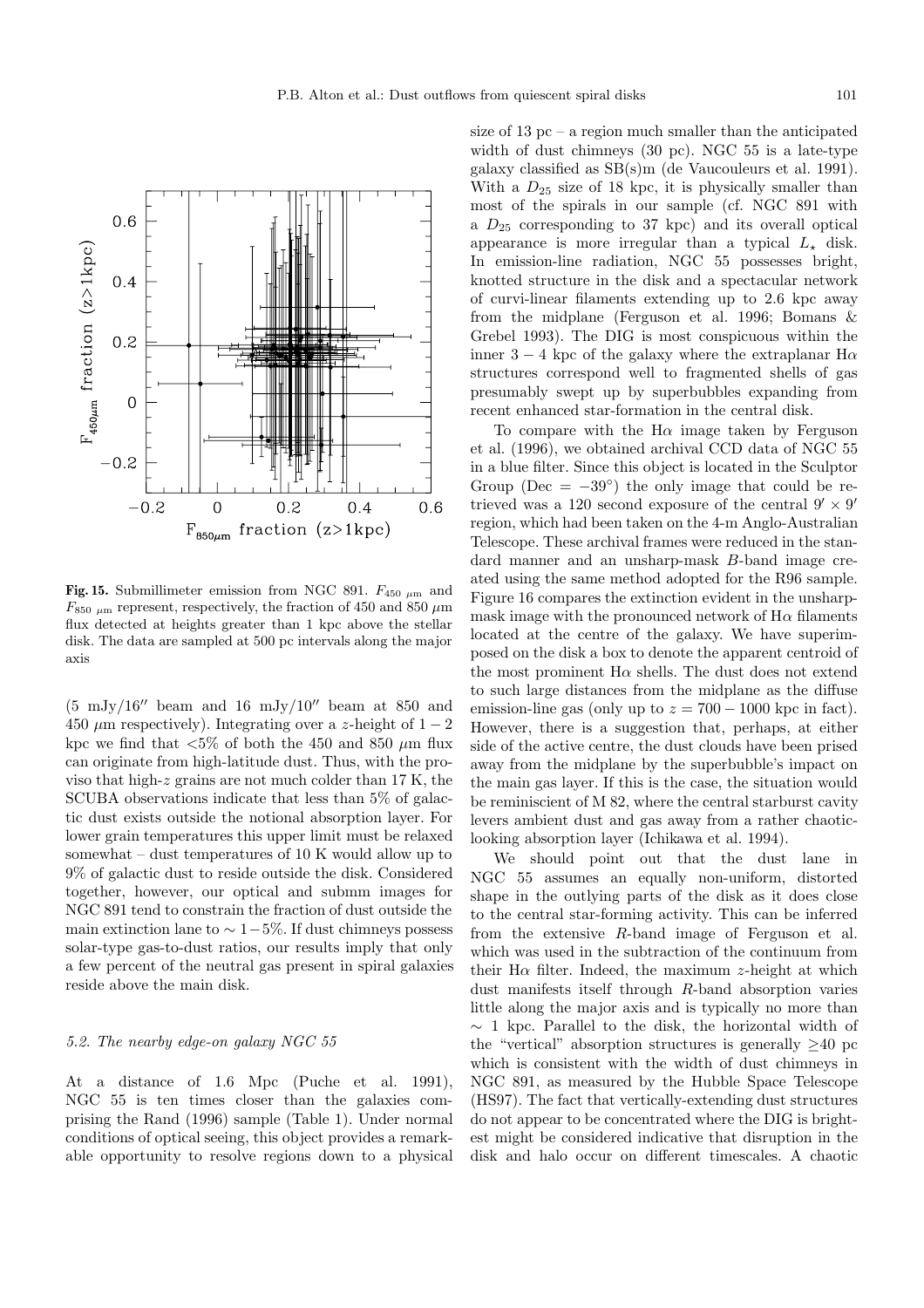dust lane may be the remnant of a more widespread epoch of star-formation whilst the brightest  $H\alpha$  filaments above the central disk represent a more recent episode of stellar creation. We elaborate these ideas in the next section.

Although we obtain significantly more spatial detail in using NGC 55, our reliance on unsharp-masking to identify concentrations of high-latitude dust means that we are always sensitive to the relative geometry between stars and dust. The proximity of NGC 55, however, makes it an ideal candidate for future submm/mm imaging where sampling of the optically-thin thermal emission from highz grains can be carried out.

## **6. Discussion**

## 6.1. Relating high-z dust to the DIG

It is somewhat surprising not to find an association between extraplanar dust and increased  $H\alpha$  emission in either the disk or DIG layer. As mentioned previously, the observational methods we employ to map out the respective distributions of extraplanar dust and ionized gas have serious limitations. Nonetheless, we might expect to see some indication in our optical and emission-line images of NGC 55 that dust chimneys either form close to HII regions or are entrained by the gas they expel from the disk. In FIR-bright, starburst galaxies, where the dust chimneys and DIG appear well coupled, the  $H\alpha$  radiation originates as a shock cooling-line as the superbubble expands into the ambient halo gas (Heckman et al. 1990). The source of the DIG in quiescent spirals is more ambiguous. Energetically, it appears that only photons from massive stars in the disk below are capable of maintaining ionization of the DIG layer (Kulkarni & Heiles 1988). What is not clear is whether some sort of initial expulsion mechanism, akin to that operating in starburst galaxies (SNe explosions and fast stellar winds), is required for gas to reach its present location  $1 - 2$  kpc above the midplane. Such a process, if present, must evacuate a hole in the main gas layer with the possibility that dust is lifted out of the plane at the same time. Indeed, if high-energy photons from HII regions are expected to reach z-heights of a few kpc (where they can ionize the DIG), a significant proportion of the dust directly "above" and surrounding the star-forming site must be swept clean from the optical path. The dimensions of the emission-line shells and bubbles in NGC 55 suggest than an area of  $0.7 \times 0.7$  kpc<sup>2</sup> must be cleared from the central disk of NGC 55 in order for  $\lambda < 900$  Å photons to reach the DIG unimpeded (Fig. 16). For a face-on optical depth of  $\tau_B \sim 1$  through the centre of the galaxy (Xilouris et al. 1999),  $\sim 10^5 M_{\odot}$ of dust must then have been expelled from this region assuming Galactic type grains are present (Whittet 1992). Comparing with Table 4, this mass of material is sufficient to create numerous dust chimneys if the appropriate chimney formation mechanisms are present.

It is almost certain that the material visible as extraplanar dust in our B-band images represents a very different phase to the emission-line gas traceable at  $6563$  Å. If Galactic-type gas-to-dust ratios prevail, a vertical absorption feature of  $\tau_B \sim 1$  is likely to be associated with a gas column densities of  $\sim 10^{21}$  cm<sup>-2</sup> (Bohlin et al. 1978). For typical chimney dimensions of 30 pc  $\times$  1 kpc (Sect. 3.2) this yields a gas density of  $\sim 10 \text{ cm}^{-3}$  – a value well in excess of the density generally attributed to the DIG layer (<0.1 cm<sup>-3</sup>; R 96). This difference in density might explain the difficulty in comparing the respective distributions of the two media. The emission-line gas appears to be considerably more diffuse than that of the extraplanar dust and tends to occupy a far greater filling factor above the disk. We recognize, however, that our unsharp-mask technique is probably insensitive to any diffuse component of dust residing above the disk (material which may indeed relate to the DIG). In general the extraplanar  $H\alpha$ layer in our quiescent galaxies is far more widespread, and much less discernible as individual shell or bubble features, than say the emission-line nebulae characterizing starburst galaxies. The only exception to this might be NGC 891 but, even here, only a small fraction of the DIG appears to reside in well-defined filaments emanating from individual HII regions. The relatively diffuse nature of the emission-line gas in non-starburst systems tends to reinforce the idea that ionization, in this case, occurs via energetic photons escaping from the disk rather than a localized shock due to outflowing gas.

At this point we mention the "thick disk" in NGC 891. A range of gas phases are known to extend to considerable distances above the conventional thin disk in this well-studied system. These different media include X-ray and synchrotron emitting gas as well as the more familiar atomic and molecular components. Table 6 presents the salient properties of each of these extraplanar layers, comparing the scale-heights and densities in each phase. Any robust theory addressing the exchange of material between disk and halo will need to account for the occurence of all these different media. Notably, the dust chimneys in NGC 891 do not appear to correspond closely to any of the other described phases (either in total mass or density). If the vertically-extended 21 cm emission were shown to be composed of individual, discrete structures, rather than a homogeneous layer, then the gas density of the HI thick disk may be comparable to that of the chimney structures. However, the mass contained in the extraplanar HI gas appears to be an order of magnitude greater than the total chimney mass. In Sect. 6.3, we compare observations of a thick disk in the Milky Way with the distribution of high latitude dust detected at FIR wavelengths (IRAS and COBE data).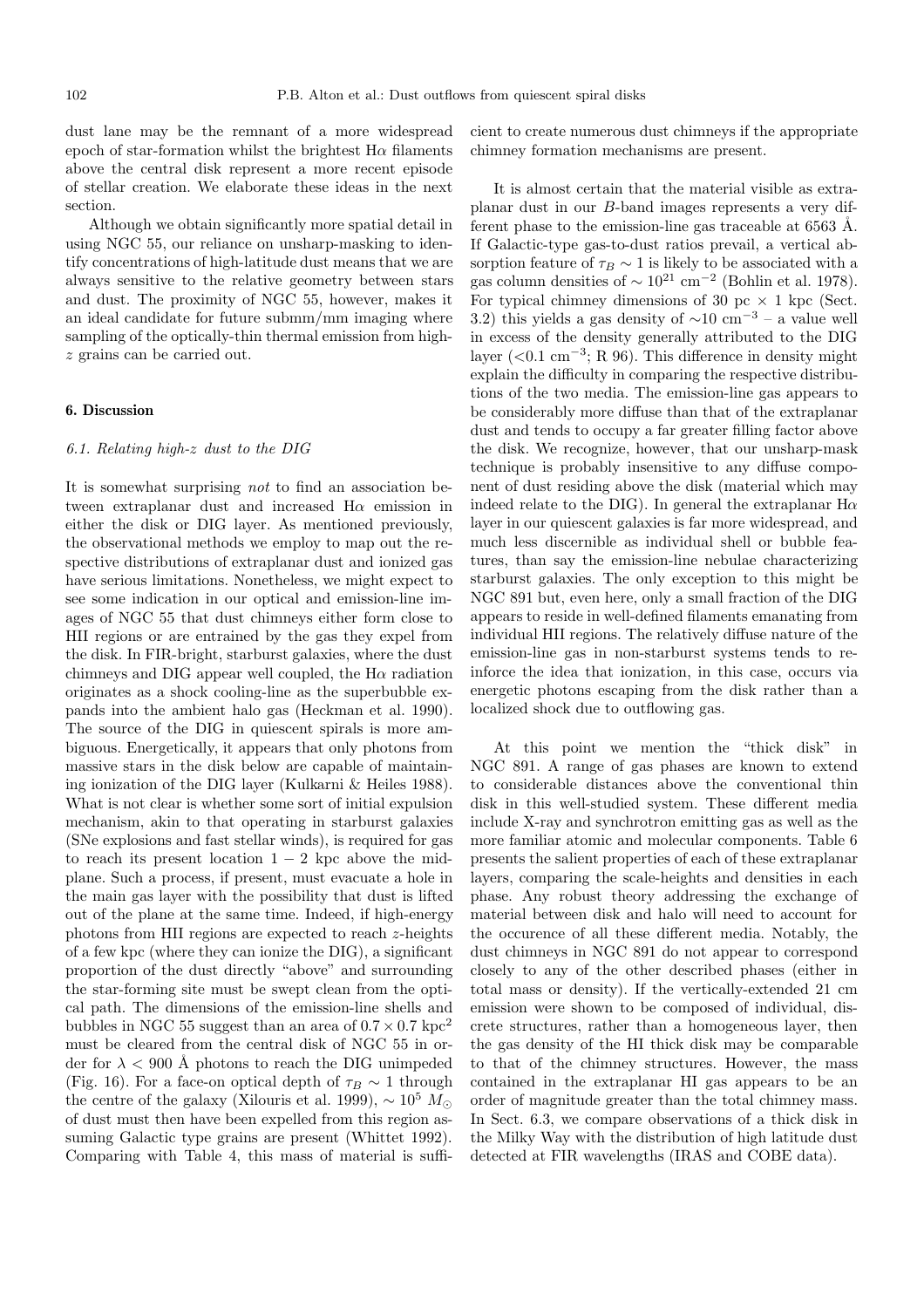

**Fig. 16.** Images of the inner disk of NGC 55 ( $6' \times 6'$  or 2.8 kpc  $\times$  2.8 kpc). At the top, we show part of the deep emission-line exposure (H $\alpha$  +NII) obtained by Ferguson et al. (1996). The same area is shown as an unsharp-mask B-band image at the bottom. In both cases, a box marks the centroid of the most extensive, high-z H $\alpha$  filaments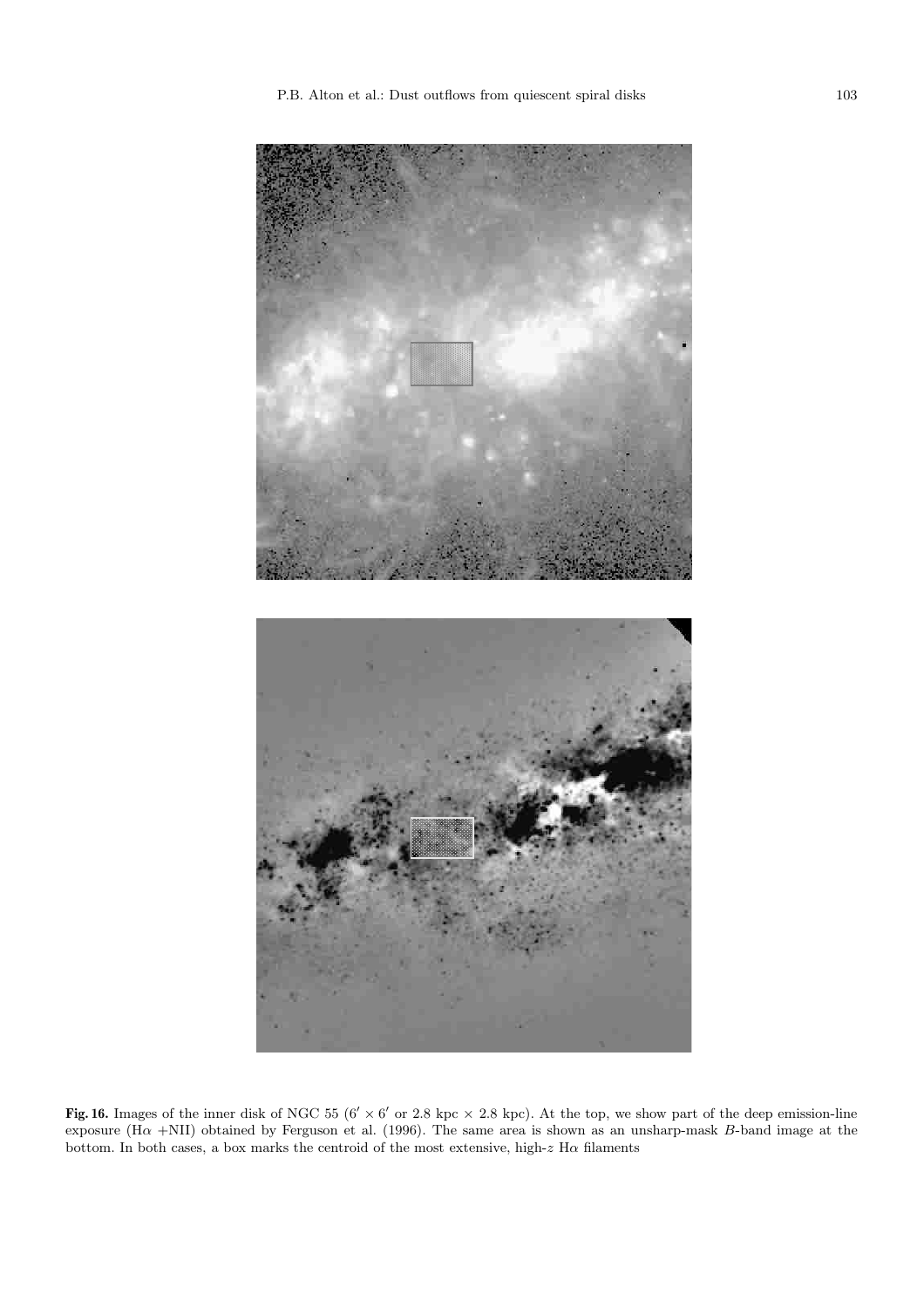Table 6. Properties of the "thick" disk in NGC 891. We have collated, from the literature, references to an extended vertical distribution of material. The definition of scale-height depends on the source of the data. We use HWHM to denote the half-width half-maximum and "exp." to represent *exponential* scale-height (for dust chimneys we give the typical maximum height). The tabulated density refers to the number of atoms per cubic cm at approximately 1 scale-height above the midplane. The value given for HI is probably a lower limit because a filling factor of unity has been assumed when converting the column density to atoms/cm−<sup>3</sup>

| Tracer          | Scale-height<br>(kpc) | Density<br>$(\text{atoms}/\text{cm}^3)$ | Temperature<br>$\rm (K)$ | Mass<br>$M_{\odot}$ | Reference                                     |
|-----------------|-----------------------|-----------------------------------------|--------------------------|---------------------|-----------------------------------------------|
| ${}^{12}CO$     | $1.5$ (HWHM)          | 100                                     | $\sim 20$                | $5.10^8$            | Garcia-Burillo et al. (1992)                  |
| X-ray           | $2.4$ (exp.)          | $\sim 10^{-3}$                          | $4.10^{6}$               | $\sim 10^8$         | Bregman $\&$ Pildis (1997)                    |
| radio cont.     | $1-2$ (HWHM)          |                                         | non-thermal              |                     | Allen et al. (1978); Rupen (1991)             |
| $H\alpha$       | $0.5 - 1.0$ (exp.)    | $\sim 0.1$                              | $\sim 10^4$              | $\sim 10^7$         | Rand et al. (1990); Dettmar (1990)            |
| $21 \text{ cm}$ | $1.9$ (HWHM)          | 0.05                                    | $\sim 80$                | $2-6~10^8$          | Sancisi & Allen (1979); Swaters et al. (1997) |
| Dust Chimneys   | 1.5                   | $\sim 10$                               |                          | $\sim 10^7$         | this work; HS97                               |

#### 6.2. Age-dependent effects

One possible explanation for the difficulty in establishing a close spatial correspondance between high-latitude dust and enhanced  $H\alpha$  emission is that the two phenomena might occur during different epochs of the star-formation process. H $\alpha$  emission, emanating from HII regions, is diagnostic of O-stars and these massive stars are known to possess a lifetime of <sup>∼</sup>10<sup>6</sup> yr (Leitherer & Heckman 1995). Thus, if some (small) quantities of gas are already present at high latitudes, ionization of the DIG may proceed relatively promptly after the onset of star formation. H $\alpha$ images of blue compact dwarf galaxies (BCDs) indicate that the DIG may indeed form early on. Marlowe et al. (1995) detect kpc-scale, diffuse emission-line nebulae in several BCDs known to contain large numbers of Wolf-Rayet stars (the Wolf-Rayet signature indicates a burst age of only a few  $\times 10^6$  yr; Vacca & Conti 1992). In contrast, as we show later (Sect. 6.4), the time required for dust chimneys to form is  $\sim 10^7$  yr. Indeed this appears to be true regardless of whether dust expulsion proceeds by gas convection or radiation pressure. Thus the creation of dust chimneys is synchronized with the emergence of Bstars in the star-forming region (few  $\times 10^7$  yr) rather the O-star dominated phase (few  $\times 10^6$  yr).

The scenario outlined above is not without problems. Although the density of atomic gas at heights of 1− 2 kpc above spiral disks may be sufficient to allow the DIG to form without prior expulsion of copious amounts of disk gas (Table 6), a path must be cleared if Lyman continuum disk photons are expected to keep the DIG ionized. This pre-condition has already been alluded to in connection with NGC 55 where it was noted that large amounts of dust would have to swept clear of the optical path (enough to produce  $\sim$  10 chimneys). Thus, it is not immediately obvious that the DIG can form relatively early on in the star-formation process ( $\sim 10^6$  yr) with chimneys only appearing later ( $\sim 10^7$  yr). Another complication in distilling, temporally, dust chimneys from DIG formation, is that new stars in any particular part of the disk may not appear in a well-concerted burst but rather over a more protracted time period via sequential propogation (Kunth et al. 1988; Gerola et al. 1980). Thus, at any given time, young stellar clusters of  $\sim 10^7$  yr may reside in close proximity to concentrations of much younger stars ( $\sim 10^6$  yr). HS99 argue, on the basis of thermal crossing time, that chimneys could remain intact for  $10^{7-8}$  years even if they are not confined by magnetic fields.

If the formation of dust chimneys is disjunct from the appearance of the DIG in time rather than in location, it should still be possible to establish a global correlation between the two phenonemona. Thus those quiescent disks which exhibit an enhanced overall DIG brightness might conceivably possess the greatest number of dust chimneys across the whole disk. R96 has shown that the brightest DIG tends to occur above parts of the disk containing a larger number of HII regions. Similarly, Fig. 17 demonstrates that the total DIG luminosity correlates well with FIR luminosity of the disk (where the latter might be treated as a moderately sound indicator of massive star-formation). Equally, we see from the same figure that, those galaxies in our final sample which show the greatest evidence for dust chimneys (NGC 891, NGC 4013 and NGC 4302), do possess the highest FIR and  $H\alpha$  DIG luminosities. Thus there is some suggestion here that more prolific star-formation may lead to increased amounts of extraplanar dust. We emphasize, once again however, that the small number of galaxies composing our final sample prevents us from drawing any unequivocal conclusions here. A larger number of very edge-on galaxies will have to be observed (under very favourable seeing conditions) in order to confirm the trend of increased extraplanar dust with enhanced global star-forming activity.

A deeper understanding of how dust expulsion relates to the star-formation process might be gleaned from suitable observations of the very closest galaxies. Both the LMC and SMC provide detail-rich testing grounds for theories of how young stars might interact with a dusty interstellar medium (ISM). Both galaxies are known to contain a "lacework" of  $H\alpha$  shells and superbubbles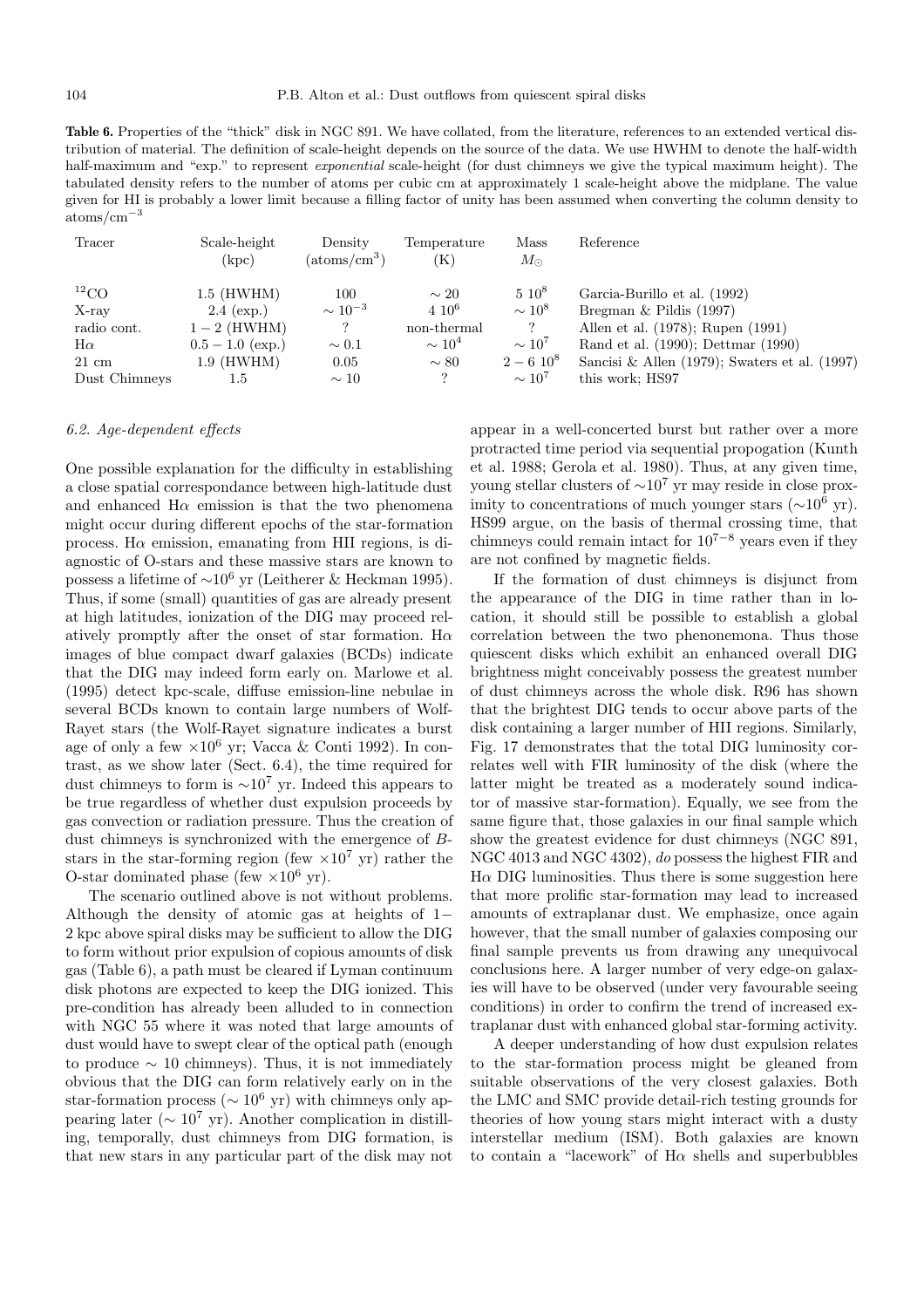

**Fig. 17.** The luminosity of the diffuse ionized gas (DIG) in the  $H\alpha$  emission-line plotted against the FIR luminosity given in Table 1. We use  $L_{\text{FIR}}$  as an indicator of recent starformation because it is optically thin (any optical tracers of star-formation in the disk will be severely distorted by extinction). We mark the position of the starburst galaxy M 82 on the plot refering to data given by McCarthy et al. (1987)

resulting from recent star-formation across a large part of the ISM (Hunter et al. 1993; Meaburn 1980). A considerable limitation, however, is that neither object is characterized by either a well-defined stellar disk or a particularly dust-rich ISM. The Milky Way might also hold clues as to how recent star-formation and dust chimneys are related, if it can be shown that some fraction of Galactic dust is in fact extraplanar. In particular, the distribution and velocity information of neutral and ionized gas in the local ISM should, in principle, address an intractable problem from another perspective. Accordingly, we now turn our attention to allusions to a "thick disk" in the Galaxy in order to establish whether significant dust resides outside the main gas layer.

## 6.3. High lattitude dust in the Milky Way

The Milky Way has often been cited as being similar to NGC 891, particularly in terms of its velocity field and the distribution of spiral arms (Guelin et al. 1993; Garcia-Burillo et al. 1992; Scoville et al. 1993). It is unclear, however, whether our own galaxy contains a thick disk or,

indeed, such an active halo as NGC 891. Heiles (1984) famously described a network of "worms" and "shells" which partly comprise the HI disk in the Milky Way. These features can be interpreted as the walls of bubble-like cavities growing in the main gas layer. Although a certain fraction of these structures, the so-called "supershells", possess dimensions comparable to the chimneys identified in our extragalactic sample (500−1500 pc), the majority appear to be only 30−100 pc in size (Heiles 1984; Hu 1981). A good example of these more diminutive features is the North Polar Spur, which due to its proximity appears conspicuous on HI and cirrus maps of the Galactic plane, but, in fact, has a z-height of only 120 pc (Crutcher 1982; Heiles et al. 1980). Curiously, most shells in the Galaxy do not manifest an obvious association with HII regions or SNe remnants. Generally, there has been no proven link between shells and any other phenomenon within the disk (although see the more recent radio recombination-line study of Heiles et al. 1996). Heiles also claims that most shell structures occur beyond the solar circle. Here the star-formation rate is reduced compared with the inner disk, weakening the argument that young, massive stars provide the appropriate driving mechanism (although a lower stellar density in these regions might allow gas to escape more easily from the disk).

In contrast to the Milky Way, HI observations of the face-on spiral NGC 6946 (Kamphuis & Sancisi 1993) have established a link between high-velocity atomic gas and OB associations in the disk. The material, travelling at zvelocities of up to 100 km s<sup>-1</sup>, occurs over holes in the HI disk where young stars have driven material upwards. The ejected mass in these "vertical" structures is somewhat higher than the values we record for individual chimneys in the R96 sample ( $10^7$   $M_{\odot}$  cf.  $10^5 - 10^6$   $M_{\odot}$  in Table 4). However, in total, the quantity of extraplanar material in question is remarkably similar in both cases (∼ 2% of HI gas in NGC 6946 is believed to be displaced from the main disk).

Whilst detected at high latitudes, the Galactic cirrus is said to correlate well with local molecular gas clouds (Weiland et al. 1986). This material is typified by distances and z-heights of order 100 pc (rather than kpc). The opacity associated with molecular cirrus clouds is  $\sim 1$ in  $\tau_B$  i.e. close to the optical depth derived for dust chimneys. For cirrus coupled to atomic gas clouds the opacity is much lower ( $\tau_B \sim 0.1$ ; Low et al. 1984). Likewise, measurements of interstellar reddening towards A and F stars in the solar neighborhood suggest only small amounts of high-z dust at least locally (e.g.  $A_B < 0.1$  mag above the sun; Burstein & Heiles 1982). In contrast, Davies et al. (1997) found that the 140 and 240  $\mu$ m emission detected by COBE indicated a much more vertically extended dust distribution. Indeed, they suggest a scaleheight of 500 pc for diffuse Galactic dust i.e. twice the scale-height of the stellar disk and 4 times greater than the conventional extinction layer. The method employed by Davies et al.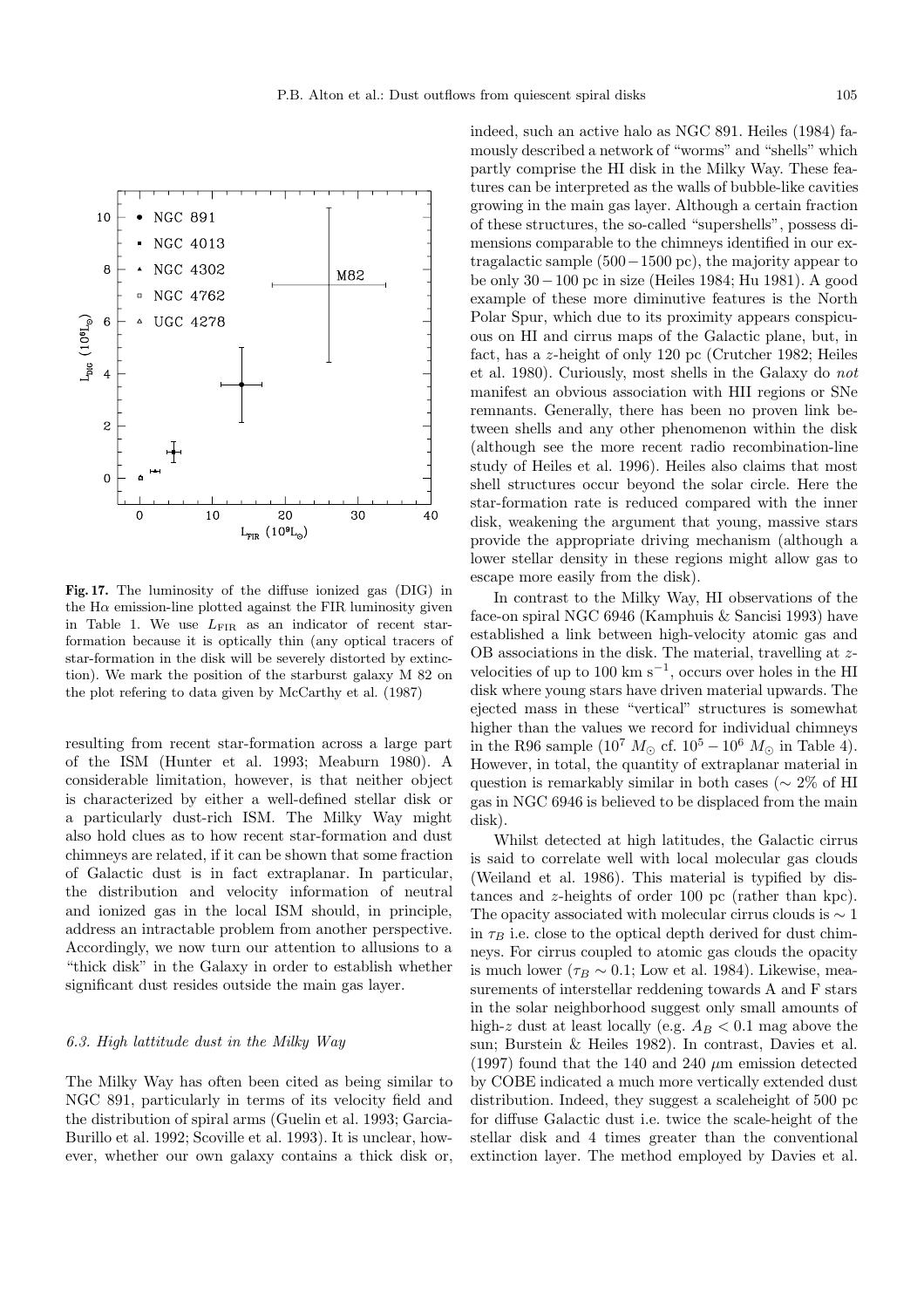consisted of fitting COBE FIR maps, in a latitudelongitude reference frame, with a dust disk of exponential fall-off in radius and z-height. Given the limited perspective, however, it is possible that the global fit might have been easily biased by local cirrus features (the nearby North Polar Spur, for example, appear prominently in the COBE images).

In conclusion, there is less compelling evidence for high-z dust in the Galaxy compared with spirals such as NGC 891. However, we recognize that our "in-plane perspective" of the Milky Way disk may either distort or impair our perception of extraplanar material. The existence of HI shells with scale-heights of 1 kpc could indicate that dust chimneys, similar to those found in the R96 sample, are also present in the Galaxy.

## 6.4. Mass loss and intergalactic enrichment

The rate at which dust and heavy elements is expelled from the stellar disk may depend critically on the nature of the outflow mechanism. For example, if grains are driven primarily by gas pressure it may be appropriate to use the expansion velocity of the neutral gas out of the disk. The velocities recorded for Heiles' supershells are typically no more than 50 km s<sup> $-1$ </sup>. The high velocity neutral gas detected in NGC 6946 is believed to be moving up 100 km s<sup>−1</sup> away from the disk. Norman  $\&$ Ikeuchi (1989) describe a scenario whereby the concentration of Type II SNe in Galactic OB associations should, in principle generate the kind of superbubble structures observed by Heiles. The chimney structures thereby constitute the dense, fragmented walls of the bubble as the expanding cavity bursts and hot gas from the OB association escapes into the halo. The expected timescale for this outflow, which assumes that the dust and neutral gas are entrained at the working surface of the superbubble, is <sup>∼</sup> <sup>10</sup><sup>7</sup> yr. This value is consistent with an expulsion velocity of 100 km s<sup> $-1$ </sup> as observed for the neutral gas in NGC 6946.

As mentioned previously, there exists the strong possibility that extraplanar dust is propelled preferentially by radiation pressure rather than gas convective flow. Ferrara (1998) has carried out a number of simulations in which grains above a typical OB association form chimney-like structures around a cavity swept clean of dust by intense radiation pressure. The journey time is once again a few  $\times 10^7$  yr with grains attaining upward velocities of  $\sim$  100 km s<sup>-1</sup>. In addition to gravitational and radiative forces, the Ferrara calculations attempt to take account of viscous and coulomb drag on the grains, the latter requiring some knowledge of the grain charge. In a similar vein, Davies et al. (1998) estimated the radiation pressure on various sizes of grains due to the general interstellar radiation field from the disk. Their model incorporated dark matter into the gravitational field and

accounted for the fact that the grains themselves limit the distance over which photons can travel before being absorbed (self-shielding effect). The expulsion timescale, in this case, was  $\sim 10^8$  yr for classical 0.1  $\mu$ m grains with a terminal velocity,  $\sim 10 \text{ km s}^{-1}$ , controlled by the ambient gas density in the disk. The authors neglected the concentrated input of copious radiation from OB associations as well as the significant influence of magnetic fields on the grain movement.

The notion that radiation pressure might be responsible for the appearance of dust chimneys also raises some difficult issues. The absorption properties of extraplanar dust filaments are consistent with an optical depth of around unity along their shorter axis. Thus the middle of such structures might be significantly shielded from optical radiation propogating upwards from the disk. If the dust filament is, indeed, self-shielded in this sense, it is difficult to see how such structures can be pushed outwards via radiation pressure. Furthermore, the vertical dust features appear remarkable well-contained, in comparison with the DIG for example. Are such clearly-demarcated structures likely to arise naturally if grains are propelled by radiation pressure rather than gas pressure from the disk? A strong possibility is that dust grains are constrained to move along magnetic field lines due to their electric charge. Upwelling, ionized gas from star-forming regions in the disk appears capable of producing buckles in the toroidal magnetic field. This generates, over local regions of the disk (100 pc  $\times$  100 pc), a magnetic field orientated perpendicular to the disk. Such a phenomenon may prevent grains from dispersing during their upward passage, facilitating, in effect, the formation of vertical dust lanes (see Sofue et al. 1994 for a discussion).

In our estimate of dust seepage from the stellar disk we use an upward maximum velocity of 100 km s−<sup>1</sup>. This is in keeping with velocities observed for HI supershells in the Milky Way and NGC 6946 and, at the same time, remains consistent with the radiation pressure simulations carried out by Ferrara. The typical escape velocity from a large spiral disk is a few  $\times100 \text{ km s}^{-1}$  (Phillips 1993), somewhat greater than our estimated upward expansion. It seems unlikely then that dust can breach the halo into the intergalactic medium (IGM), unless it is caused to accelerate at greater z-height. An increase in acceleration does not seem plausible, however, because the respective forces due to gravity and radiation pressure are both governed by the same  $1/r^2$  form. Thus, the balance of these two forces on the ascending grain is more or less fixed, for all  $z$ -heights, by the mass-to-light ratio of the disk (in fact, as the grain rises, it is the radiation pressure that diminishes preferentially due to increasing obscuration of disk starlight). Our unsharp-mask images of the R 96 sample, do not show any evidence for dust travelling to more than 2 kpc above the midplane. As already pointed out, however, techniques which employ extinction to locate extraplanar grains are rather insensitive to tenuous dust clouds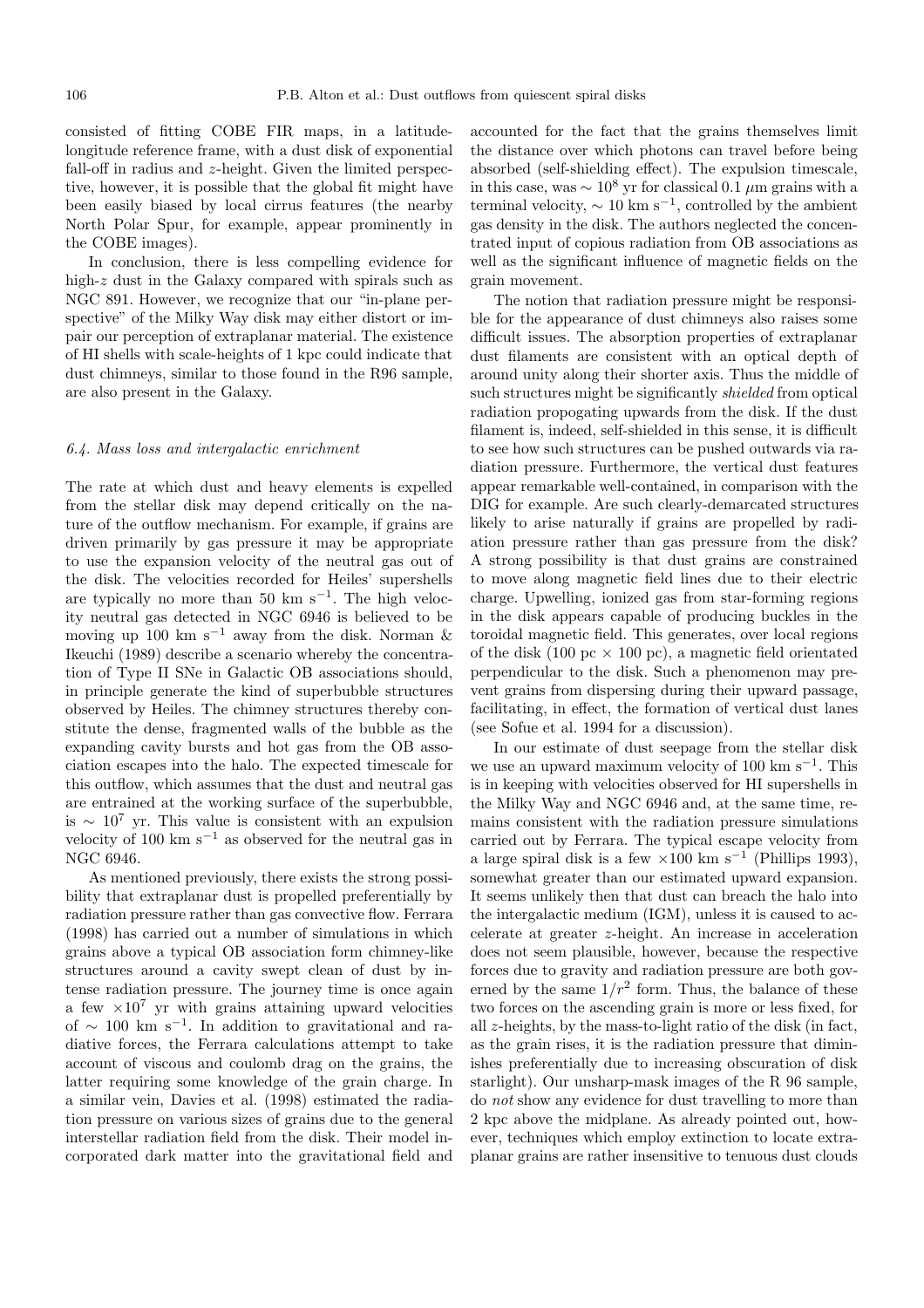situated so far above the stars that they are unable to produce well-defined absorption features. Some of the chimney features in our data are suggestive of a reconnection with the main absorption layer. This conceivably has more to do with the grains being tied to magnetic field lines rather than a genuine "fountain" effect. As already mentioned, dust features may well follow "loops" and "buckles" in the main toroidal field allowing them to stretch upwards and then reconnect elsewhere with the disk.

Boyle et al. (1988) estimate that the IGM of the nearby Virgo Cluster systematically reddens background galaxies and QSOs by the equivalent of  $\simeq$  0.2 in  $A_B$ . This attenuating material presumably originates from the cluster members. Integrating over the surface area of Virgo  $(4.4 \, 10^6 \, \text{kpc}^2)$ , the total dust mass residing outside the cluster members is expected to be large ( $\sim 10^{11} M_{\odot}$ ). A straightforward calculation shows that the dust chimneys within quiescent disks are unlikely to constitute such prodigious sources of dust (even if ejected grains acquire the appropriate escape velocity). We assume that half the 180 spirals in the Virgo Cluster possess vertical dust structures and that these "ducts" allow 1% of the disk's grain mass to enter the IGM over the course of  $10^7$  yr. These assumptions are based on the inferences of outflow rate reported above and the amount of extraplanar dust detected in our R 96 sample. Under such circumstances, it would require  $10^{11}$  yr for outflows from conventional, quiescent disks to account for the dust accumulated in the Virgo  $IGM - a$  period well in excess of the cluster lifetime. Far more likely origins for intergalactic dust are "superwinds", as certain cluster members undergo intense periods of starburst activity, or, indeed, tidal interactions between neighboring galaxies (Wiebe et al. 1999; Alton et al. 1999a; Yun et al. 1993). Doyon & Joseph (1989) also claim that ram-stripping may be an important dust removal mechanism amongst Virgo spirals. Here, the velocity of the cluster members with respect to the IGM is itself sufficient to strip loosely-bound gas and dust from the disk environment.

A corollary to the above calculation is that if chimneys deplete the ISM at a rate of 1% every  $10^7$  yr, then the total grain content of quiescent disks  $(5.10<sup>7</sup> M<sub>o</sub>)$  must be replenished on timescales of  $10<sup>9</sup>$  years. In fact, the current, best estimate of the rate at which stardust is added to the ISM is  $\sim 0.04 M_{\odot}$  yr<sup>-1</sup> (Whittet 1992). This indeed points to a replenishment timescale of 10<sup>9</sup> yr suggesting that dust chimneys could reasonably form part of the natural cycling and processing of interstellar material.

Although the chimneys we have been describing may not contribute significantly to the enrichment of the IGM with dust and metals, they are likely to play an important role in the circulation of heavy elements and gas around the disk. Any material that falls back to the disk will serve to homogenize the chemical make-up of the ISM allowing star-formation to proceed with greater efficiency

than can be envisaged in a system with zero gas flow. Indeed, if models of chemical evolution are to successfully account for the efficiency of star formation in galactic disks a means of mixing the ISM must be supplied (Edmunds 1996; Edmunds & Phillipps 1997). Finally, as far as the distribution of dust in spirals is concerned, there is certainly increasing observational evidence that grains are more widely distributed than the stars that are expected to produce them. On the basis of systematic reddening of background galaxies, Zaritsky (1994) claims that galactic dust extends out to a radius of 60 kpc along the major axis of nearby spirals! Nelson et al. (1998) infer a more modest, but nonetheless very large, dust radial extent for nearby galaxies mapped in the 100  $\mu$ m IRAS Sky Survey  $(20-30 \text{ kpc})$ . Likewise, ISOPHOT 200  $\mu$ m images of cold dust  $(15 - 20 \text{ K})$  are indicative of dust scale-lengths  $70\%$ larger than that of the stellar disk (Alton et al. 1998c). For grains to occur at larger galactocentric distances than the "edge" of the stellar disk, either star-formation was more radial extensive in the past or galactic dust has been significantly displaced subsequent to its formation.

# **7. Summary**

We use B-band CCD images to search for the presence of extraplanar dust or *dust chimneys* in a sample of 10 edgeon, spiral galaxies which we had previously observed in the  $H\alpha$  emission line (Rand 1996). The existence of such features in nearby NGC 891 has been known for some time. However, their overall occurence in quiescent (nonstarburst) disks, as well as the manner in which they are formed, has only come under investigation very recently. We quantify the amount of extraplanar dust by identifying (with the aid of unsharp-masking) extinction features which cannot be accounted for by the standard absorption dust lane. This can only be done reliably for 5 of the most edge-on galaxies in our sample  $(i > 87°)$  and we use a scattering+absorption radiation-transfer model (Xilouris et al. 1999) to separate "vertical" extinction features from the conventional dust disk in these cases. We investigate the possibility that dust is expelled from stellar disks by localized star-formation by comparing the B-band unsharpmask frames with our  $H\alpha$  images. Our main conclusions from this study are as follows:

1. Of the 5 galaxies deemed sufficiently edge-on to warrant a search for extraplanar dust, 3 show strong evidence for dust chimneys and isolated high-z extinction clouds. The linear features extend up to 2 kpc above the midplane with some simply terminating at high latitudes and others reconnecting with the disk. In general, the extraplanar features are poorly resolved in our images with the consequence that the opacities we derive ( $\tau_B \simeq 0.15$ ) are too low by a factor of 5 or so. The masses we recover for the individual dust structures are expected to be correct and are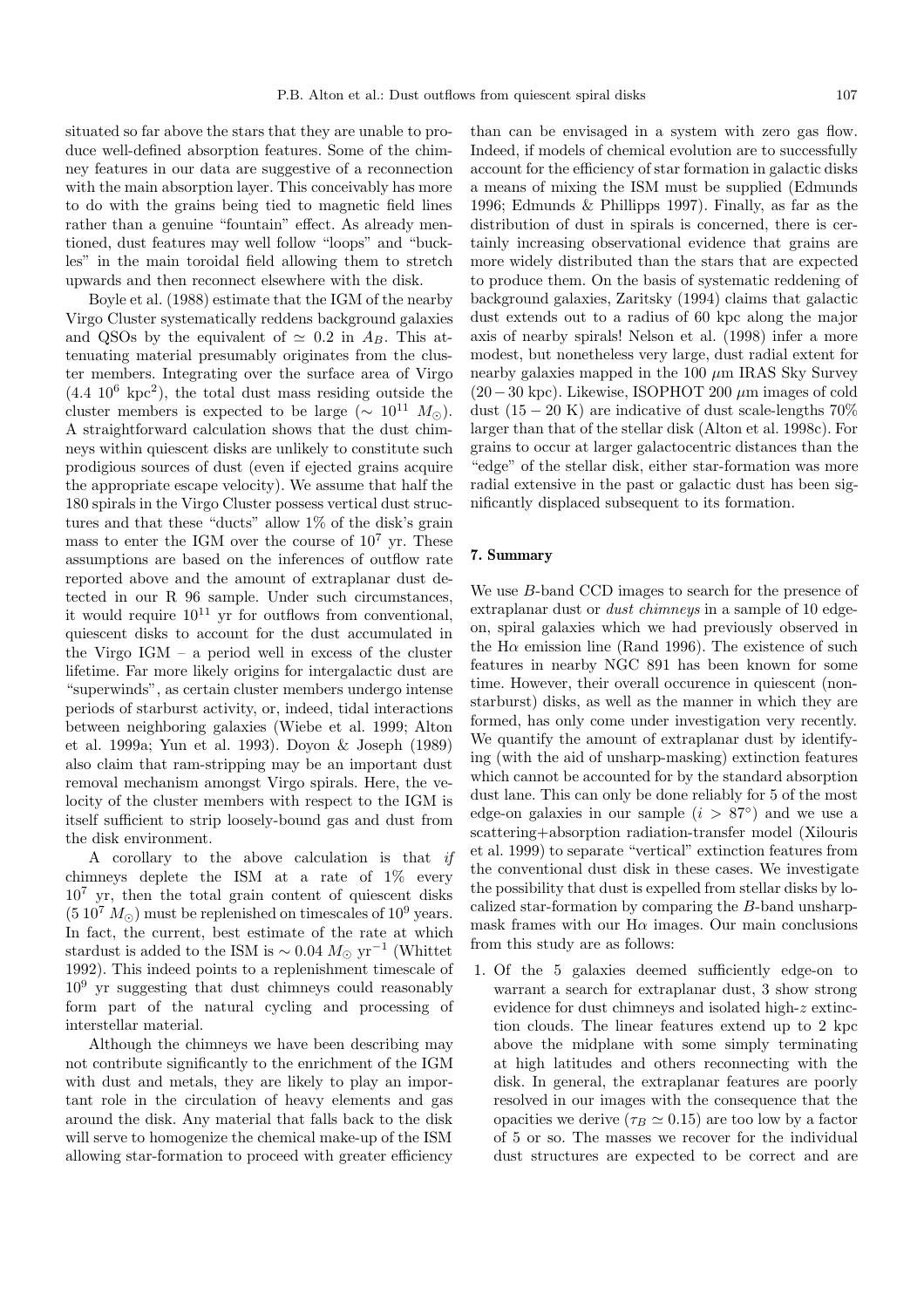of order  $10^5$   $M_{\odot}$  (assuming a solar-type gas-to-dust ratio). With this technique, the total amount of dust we find outside the standard dust lane is  $\sim 1\%$ ;

- 2. If we combine our results with a very recent similar study by Howk & Savage (1999), we believe that 5 out of the 10 disks, which are sufficiently inclined to allow us to probe the extraplanar layer  $(i > 87)$ , possess high-lattitude dust. We concur with Howk & Savage that the "chaotic" dust lane in NGC 891 cannot be considered anomalous and vertical chimneys probably occur in half of all quiescent spiral galaxies;
- 3. Our use of optical extinction to identify extraplanar dust is heavily biassed towards dust clouds on the nearside of the disk and relies on sufficient background light from the bulge to make attenuation conspicuous. Consequently, we explore the transparent submillimeter thermal emission recently detected from cold dust in NGC 891. Profiles in z-height, at 450 and 850  $\mu$ m, constrain the quantity of extraplanar dust to  $<5\%$  of the total galactic dust mass;
- 4. We can establish no detailed spatial correlation between dust chimneys and either  $H\alpha$  emission emanating from the disk (HII regions) or the near-halo environment (Diffuse Ionized Gas). This is something of a surprise since far-infrared bright galaxies (such as M 82) are known to entrain optically-thick dust at the working surface of the starburst outflow. The Diffuse Ionized Gas in quiescent galaxies is believed to arise from O-stars in HII regions keeping high-latitude  $(z = 1 - 4 \text{ kpc})$  gas in a state of ionization. Indeed, for our edge-on sample, brightest Diffuse Ionized Gas emission occurs above areas of the disk experiencing relatively high rates of recent star formation. There is also some possibility that we find dust chimneys occurring more frequently in galaxies with higher overall star-forming activity. The fact that recent starformation and extraplanar dust are not coupled locally (but might correlate globally) may suggest a difference in timescale between the two phenomena. Chimneys probably take  $\sim 10^7$  yr to form, regardless of whether they are driven out by radiation of gas pressure. On the other hand,  $H\alpha$  emission traces O-stars and these massive stars are known to possess lifetimes of  $\sim 10^6$  yr:
- 5. We examine  $H\alpha$  and optical images of the nearby edgeon disk galaxy NGC 55. Its proximity  $(D = 1.6 \text{ Mpc})$ offers vastly superior resolution over galaxies comprising our main sample. The most active star-forming region near the centre of NGC 55 appears to have prised dust clouds away from the midplane. However, more generally, we find no obvious correlation between local disturbances in the dust lane and increased  $H\alpha$ emission;
- 6. We investigate the possibility that the Milky Way might contain extraplanar dust. It is conceivable that the supershell structures described by Heiles may re-

late to dust chimneys. However, there is little evidence for high-z dust from observations of local cirrus and reddening measured towards local low mass stars;

7. Dust chimneys are unlikely to be significant contributors to intergalactic enrichment. Dust and metals detected in clusters such as Virgo and Coma can probably be attributed to phenomena such as starburst superwinds, tidal interactions and ram-stripping. Despite this, dust chimneys must play an important role in the circulation of gas, grains and heavy elements around the interstellar medium. Chemical mixing of this kind allows star-formation to proceed efficiently within spiral disks.

Acknowledgements. We thank the archival services of the ING and AAO telescopes for making CCD data available to us so quickly. We are also grateful to the IRAS archivists at IPAC, Caltech. PBA acknowledges his continued financial support from PPARC.

## **References**

- Allen R., Baldwin J., Sancisi R., 1978, A&A 62, 397
- Alton P.B., Bianchi S., Rand R., et al., 1998a, ApJL 507, L125
- Alton P.B., Davies J., Trewhella M., 1998b, MNRAS 296, 773
- Alton P.B., Trewhella M., Davies J., et al., 1998c, A&A 335, 807
- Alton P.B., Davies J., Bianchi S., 1999a, A&A 343, 51
- Alton P.B., Xilouris E., Bianchi S., Davies J., Kylafis N., 1999b, A&A (submitted)
- Bahcall J., 1983, ApJ 267, 52
- Bianchi S., Ferrara A., Giovanardi C., 1996, ApJ 465, 127
- Bohlin R., Savage B., Drake J., 1978, ApJ 224, 132
- Bohren C., Huffman D., 1983, in Absorption & Scattering of light by Small Particles. John Wiley & Sons, New York
- Bomans D., Grebel E., 1993, in Violent Star Formation, Tenorio-Tagle G. (ed.). Cambridge University Press, Cambridge, p. 156
- Boyle B., Fong R., Shanks T., 1988, MNRAS 231, 77
- Bregman J., Pildis R., 1994, ApJ 420, 570
- Burstein D., Heiles C., 1982, AJ 87, 1165
- Chevalier T., Clegg A., 1985, Nat 317, 44
- Crutcher R., 1982, ApJ 254, 82
- Davies J., Trewhella M., Jones H., et al., MNRAS 1997, 288, 679
- Davies J., Alton P., Bianchi S., Trewhella M., 1998, MNRAS 300, 1006
- de Vaucouleurs G., de Vaucouleurs A., Corwin H., et al., 1991, Third Reference Catalogue of Bright Galaxies (**RC3**)
- Dettmar R.-J., 1990, A&A 232, L15
- Devereux N., Young J., 1990, ApJ 359, 42
- Devereux N., Young J., 1993, AJ 106, 948
- Doyon R., Joseph R., 1989, MNRAS 239, 347
- Dressler A., 1980, ApJ 236, 351
- Edmunds M., 1996, in Burkert A., Hartmann D., Majewski S. (eds.) Galactic Chemodynamics: The History of the Milky Way and its Satellite Systems. Astronomical Society of the Pacific
- Edmunds M., Phillipps S., 1997, MNRAS 292, 733
- Fall S., Pei Y., 1993, ApJ 402, 479